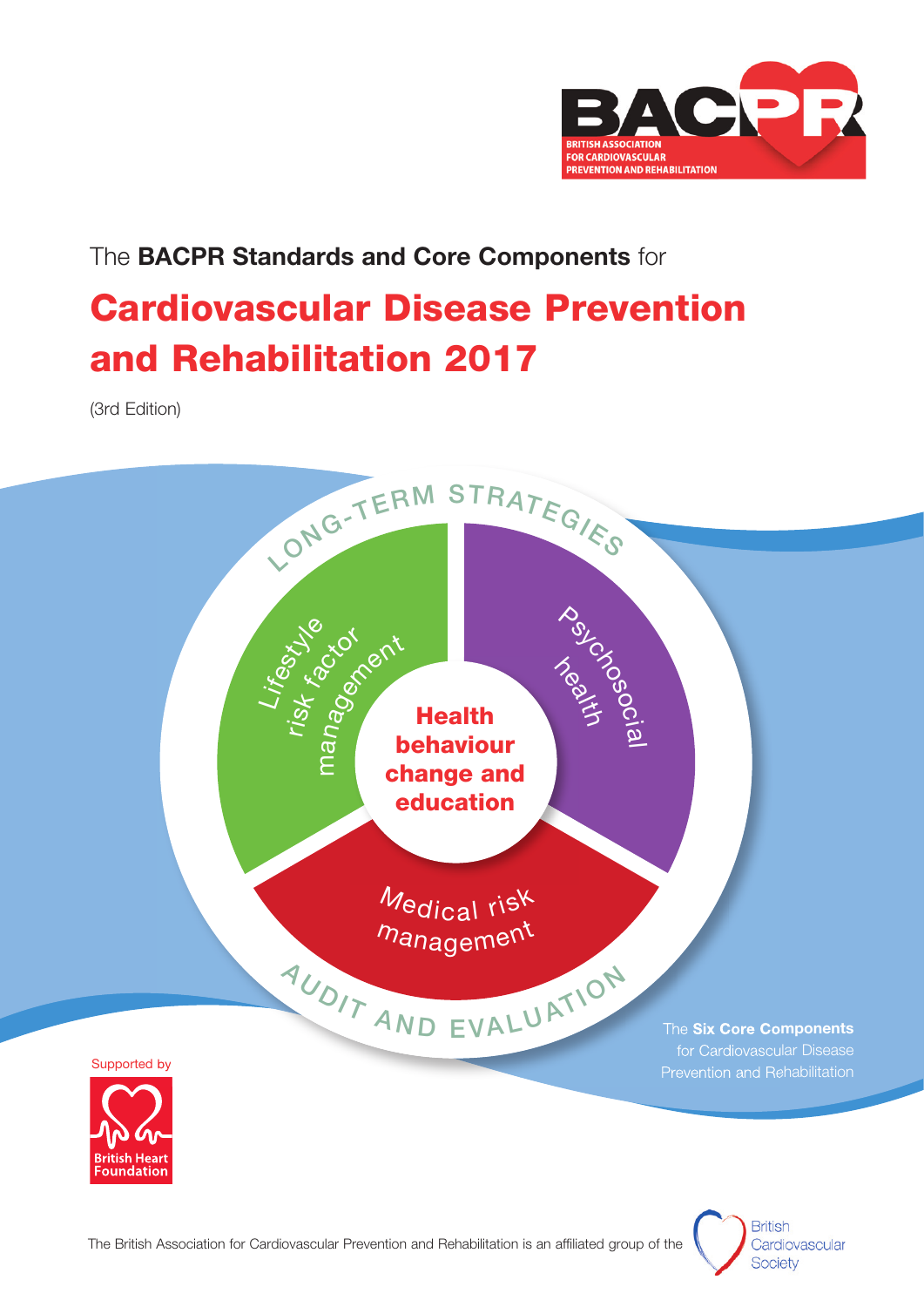



## Foreword

All health care professionals are motivated to provide the best care and achieve the optimal outcomes for their patients. This has been a recurrent ambition I have heard from colleagues working in the front line of the NHS. The 3rd edition of the BACPR Standards & Core Components provide an excellent and essential guide to support cardiac rehabilitation and prevention programmes across the UK.

Taking the findings of research and translating these into day to day practice is the starting point of a chain of events that will achieve this ambition. The evidence-based standards allow us to drive quality improvement and the National Audit of Cardiac Rehabilitation allows us to know how well we are doing. None of this however would be possible without the efforts of the healthcare professionals providing cardiac rehabilitation across the UK.

Cardiovascular disease is a long term condition. Saving someone's life following a heart condition is vital, but giving them a fulfilling life that is worth living is equally important. The aims of cardiac rehabilitation and prevention is to provide the patient and family with the skills and knowledge to self-manage, facilitate recovery both physically and psychologically and educate to reduce the risk of further CVD events, as well as achieving an absolute risk reduction in cardiovascular mortality.

The NHS should provide and fund evidence-based care, but the reduction in hospital admissions for patients who receive comprehensive cardiac rehabilitation, there exists an added financial motive to invest in these essential services.

Leo was 47 when he had a heart attack followed by triple bypass surgery. While he was in hospital he was offered a place on a cardiac rehabilitation programme. Following cardiac rehabilitation, as he says, it is about being in control – "I definitely feel much better in myself. I'm more in control of my own health than I ever was before."

The BHF is delighted to be able to support the publication of these updated Standards and Core Components, but more importantly work with the BACPR team and members, to promote excellence in cardiovascular disease prevention and rehabilitation.

*Dr Mike Knapton, Associate Medical Director, BHF*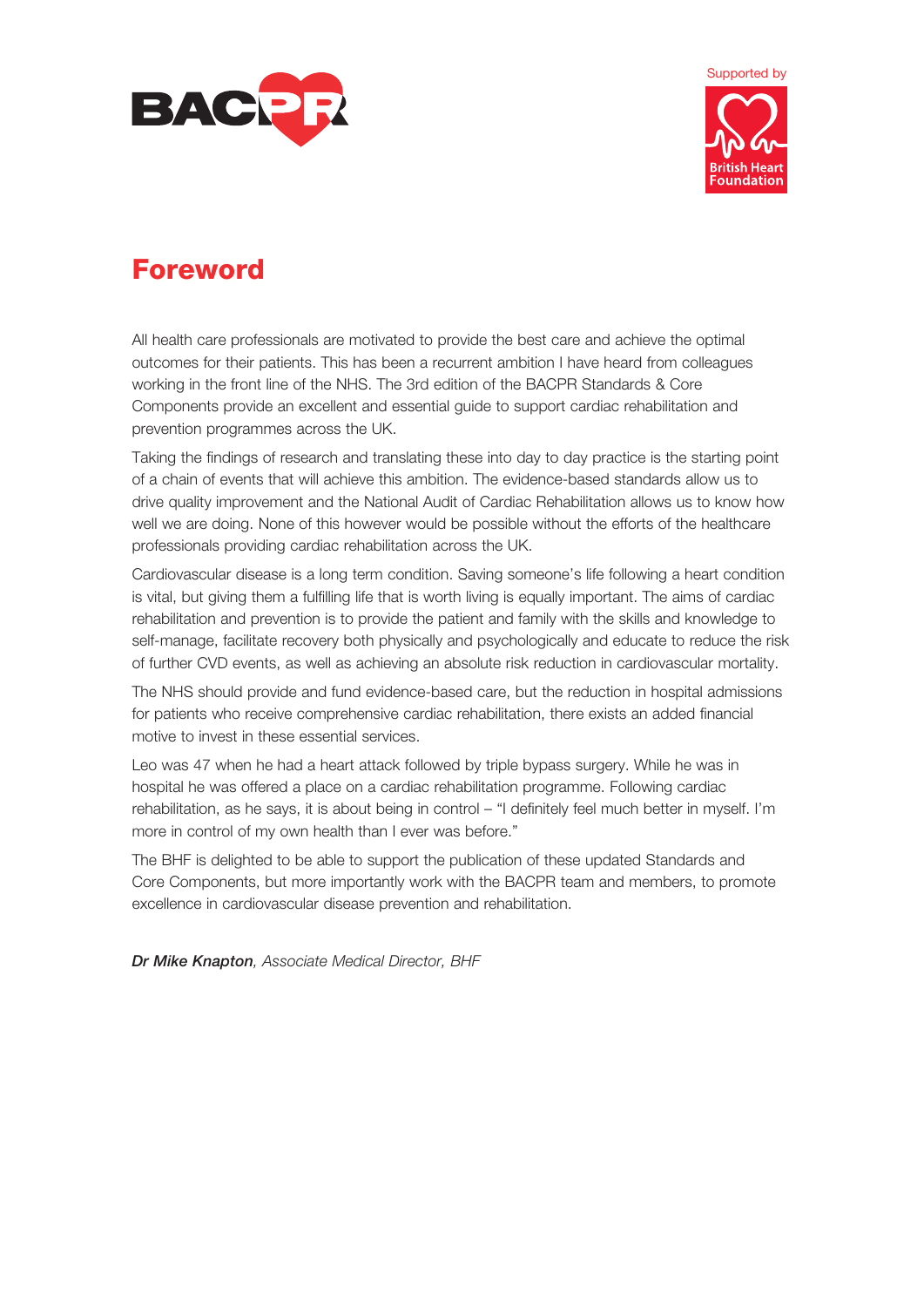## **Contents**

| 1                          | <b>Introduction</b>                                                                                                                                                                                                                 |                                                                                                                                                                          |                                                             |                           |
|----------------------------|-------------------------------------------------------------------------------------------------------------------------------------------------------------------------------------------------------------------------------------|--------------------------------------------------------------------------------------------------------------------------------------------------------------------------|-------------------------------------------------------------|---------------------------|
|                            | 1.1                                                                                                                                                                                                                                 | Definition                                                                                                                                                               |                                                             | $\mathbf{1}$              |
|                            | 1.2                                                                                                                                                                                                                                 | Evidence                                                                                                                                                                 |                                                             | $\mathbf{2}$              |
|                            | 1.3                                                                                                                                                                                                                                 |                                                                                                                                                                          | National and local factors for assuring quality             | 3                         |
|                            | 1.4                                                                                                                                                                                                                                 |                                                                                                                                                                          | Cardiac rehabilitation pathway of care                      | $\ensuremath{\mathsf{3}}$ |
|                            | 1.5                                                                                                                                                                                                                                 | Funding                                                                                                                                                                  |                                                             | $\overline{4}$            |
| $\overline{2}$             | <b>The Standards</b>                                                                                                                                                                                                                |                                                                                                                                                                          |                                                             | 5                         |
|                            | 2.1                                                                                                                                                                                                                                 | The delivery of six core components by a qualified and<br>competent multidisciplinary team, led by a clinical coordinator                                                |                                                             |                           |
| 2.2<br>patient populations |                                                                                                                                                                                                                                     |                                                                                                                                                                          | Prompt identification, referral and recruitment of eligible | $\overline{7}$            |
|                            | 2.3                                                                                                                                                                                                                                 | Early initial assessment of individual patient needs, which<br>informs agreed personalised goals that are reviewed regularly                                             |                                                             |                           |
|                            | Early provision of a structured cardiovascular prevention<br>2.4<br>and rehabilitation programme (CPRP), with a defined<br>pathway of care, which meets the individual's goals and is<br>aligned with patient preference and choice |                                                                                                                                                                          |                                                             |                           |
|                            | 2.5                                                                                                                                                                                                                                 | Upon programme completion, a final assessment of<br>individual patient needs and demonstration of sustainable<br>health outcomes                                         |                                                             |                           |
|                            | 2.6                                                                                                                                                                                                                                 | Registration and submission of data to the National Audit<br>for Cardiac Rehabilitation (NACR) and participation in the<br>National Certification Programme is desirable |                                                             | 10                        |
| 3                          | <b>The Core Components</b>                                                                                                                                                                                                          |                                                                                                                                                                          |                                                             | 11                        |
|                            | 3.1                                                                                                                                                                                                                                 |                                                                                                                                                                          | Health behaviour change and education                       | 12                        |
|                            |                                                                                                                                                                                                                                     | 3.1.1                                                                                                                                                                    | Health behaviour change                                     | 12                        |
|                            |                                                                                                                                                                                                                                     | 3.1.2                                                                                                                                                                    | Education                                                   | 12                        |
|                            | 3.2                                                                                                                                                                                                                                 | Lifestyle risk factor management                                                                                                                                         |                                                             | 13                        |
|                            |                                                                                                                                                                                                                                     | 3.2.1                                                                                                                                                                    | Physical activity and exercise                              | 13                        |
|                            |                                                                                                                                                                                                                                     | 3.2.2                                                                                                                                                                    | Healthy eating and body composition                         | 14                        |
|                            |                                                                                                                                                                                                                                     | 3.2.3                                                                                                                                                                    | Tobacco cessation and relapse prevention                    | 14                        |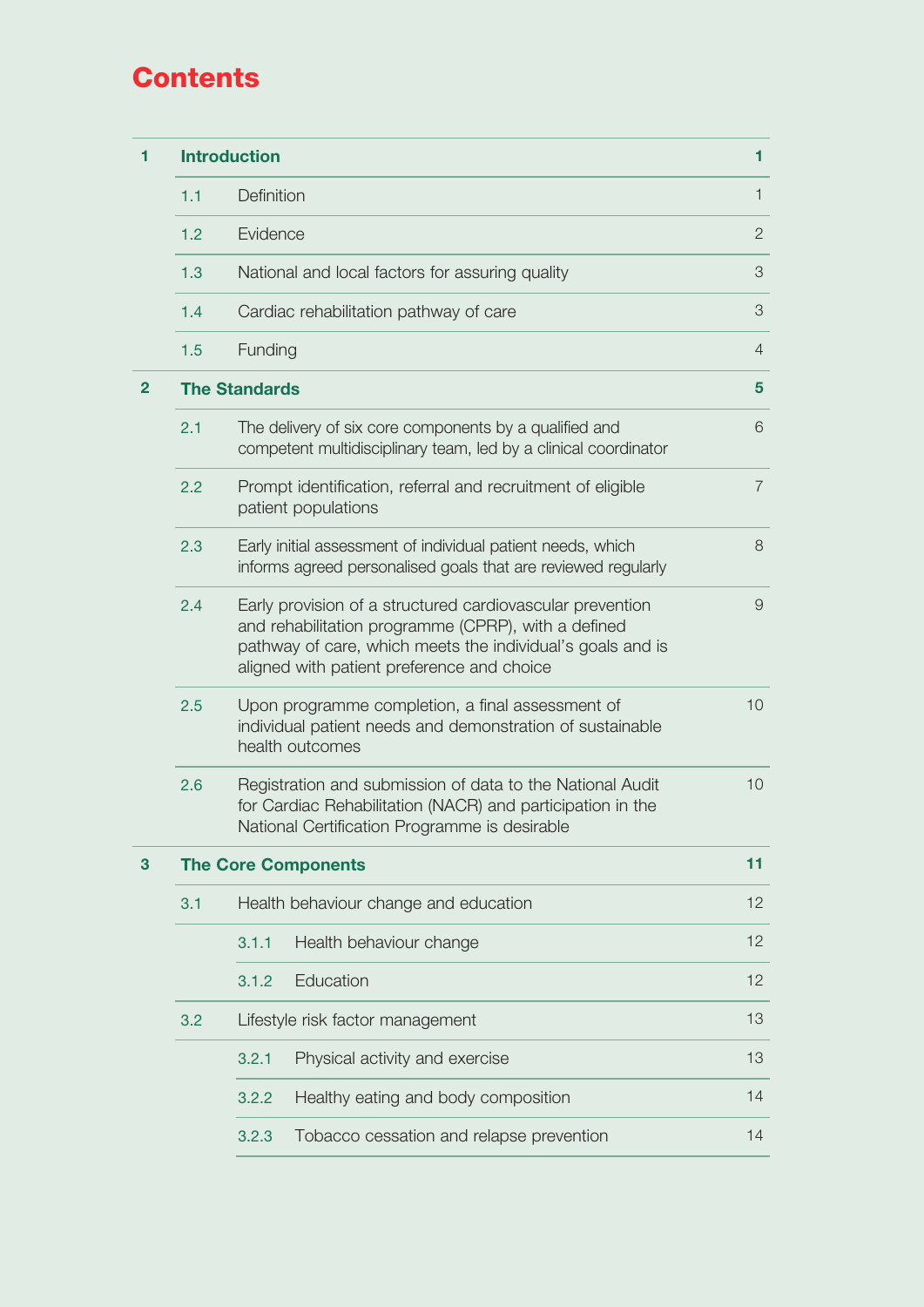|   | 3.3                         | Psychosocial health     |    |
|---|-----------------------------|-------------------------|----|
|   | 3.4                         | Medical risk management | 16 |
|   | 3.5                         | Long-term strategies    | 17 |
|   | 3.6                         | Audit and evaluation    | 18 |
| 4 | <b>Appendices</b>           |                         | 20 |
|   | Appendix 1 References       |                         | 20 |
|   | Appendix 2 Acknowledgements |                         | 24 |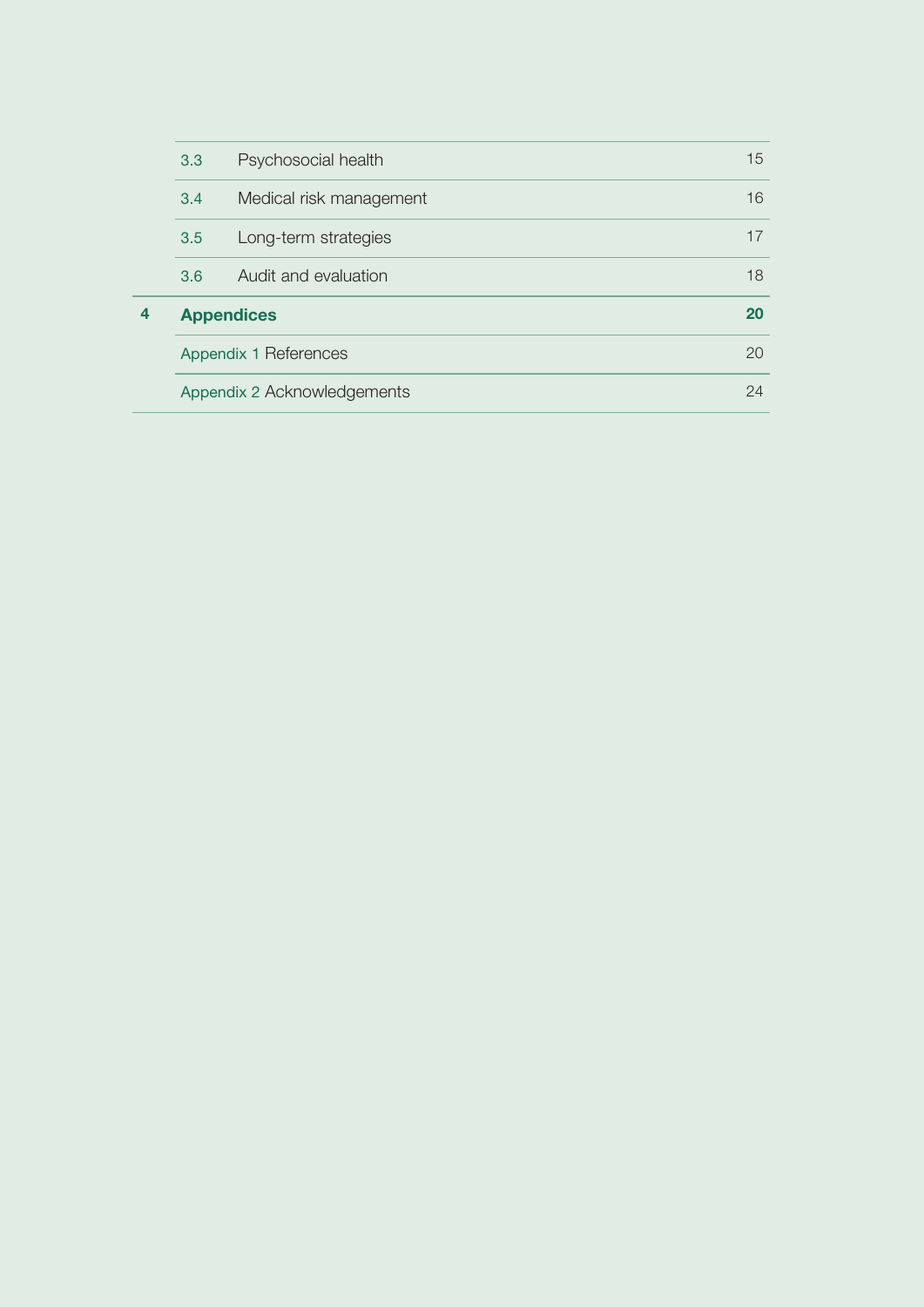## 1. Introduction

**This is an update (third edition) of the BACPR Standards & Core Components and represents current evidence-based best practice and a pragmatic overview of the structure and function of Cardiovascular Prevention and Rehabilitation Programmes (CPRPs) in the UK.** 

The previously described seven standards have now been reduced to six but without sacrificing any of the key elements and with a greater emphasis placed on measurable clinical outcomes, audit and certification. Similarly, the second edition provided an overview of seven core components felt to be essential for the delivery of quality prevention and rehabilitation, and this too has been reduced to six. The interplay between cardio-protective therapies and medical risk factors is almost impossible to disentangle for the vast majority of patients and even if specific drug therapies are deployed exclusively for risk factor modulation, the indirect effect will also be cardio-protective. Thus, these have been combined into a single core component – medical risk management.

This updated and revised third edition is designed to build upon the success of the earlier publications and to refocus the attention of commissioners, health-care professionals, politicians and the public on the critical importance of robust, quality markers of service structure and content. However, the overarching aim of these standards and core components remains unchanged – to provide a blueprint upon which all effective prevention and rehabilitation services are designed and a template through which any variation in quality of service delivery can be assessed.

It is recognised that cardiac rehabilitation (CR) has an established evidence-base and existing services are in a strong position to evolve in order to provide care to include an ever-broadening spectrum of in-scope patients, from those with established atherothrombotic vascular disease right through to those asymptomatic individuals who have been deemed at high risk for the future development of adverse cardiovascular events.1-3 In addition, there is enormous overlap in terms of profile and potential benefits for patients with other non-communicable diseases, particularly individuals with chronic respiratory disease and certain forms of cancer.4-5 Therefore, an opportunity exists to further expand the influence of prevention and rehabilitation services which may, in turn, allow financial resources to be released and a more cost-effective deployment of staff and facilities to take place.

All such potential developments will require innovative practice and close working between providers and commissioners whilst also adhering to the principles set out within this BACPR Standards & Core Components document.

## **1.1 Definition**

There are many definitions of cardiac rehabilitation. $6-8$  The following definition presents their combined key elements:

*"The coordinated sum of activities\* required to influence favourably the underlying cause of cardiovascular disease, as well as to provide the best possible physical, mental and social conditions, so that the patients may, by their own efforts, preserve or resume optimal functioning in their community and through improved health behaviour, slow or reverse progression of disease".*

\*The BACPR's six core components for cardiovascular disease prevention and rehabilitation constitute the coordinated sum of activities.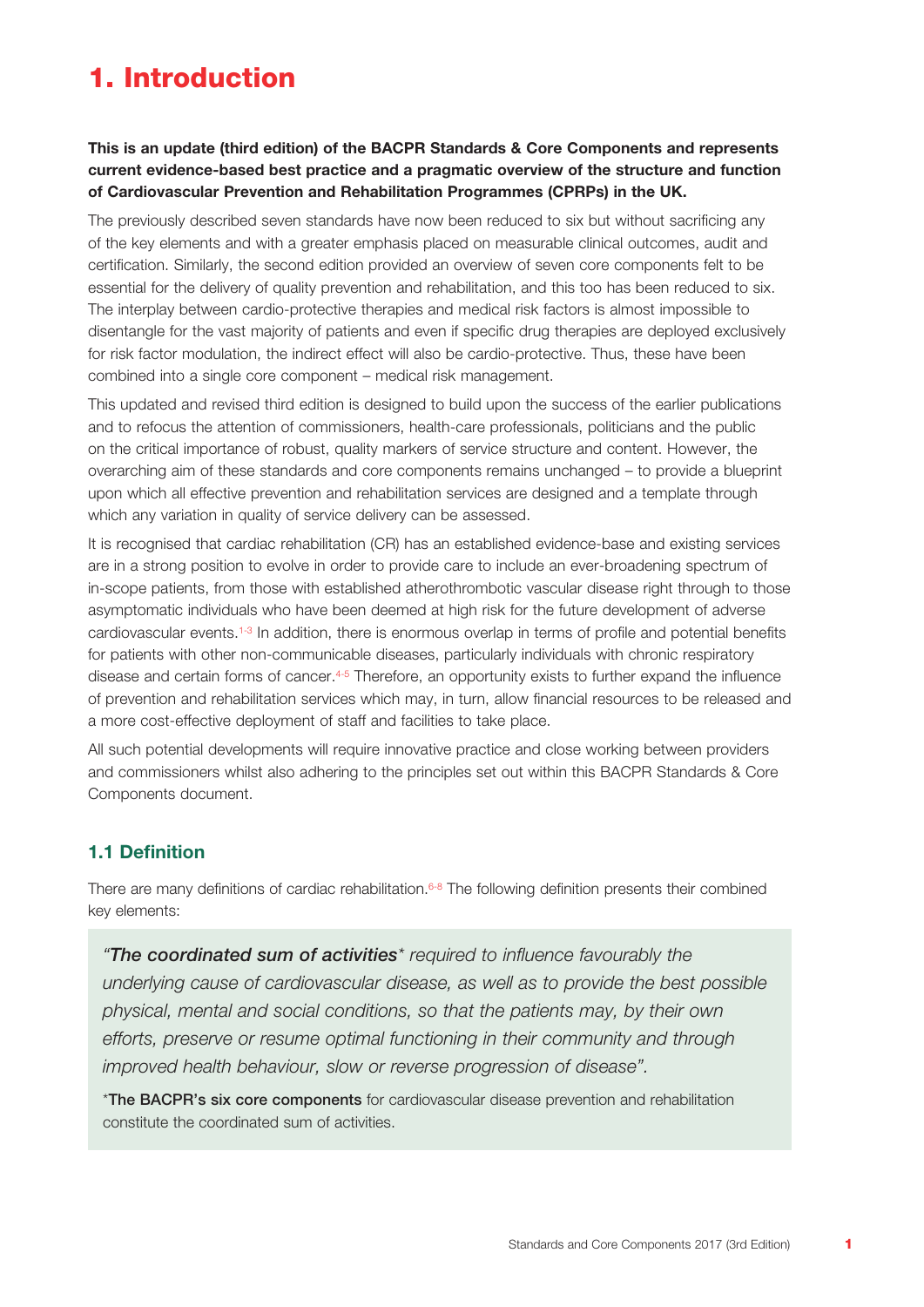In meeting these defined goals, all CPRPs should aim to offer a service that takes a multidisciplinary biopsychosocial approach in order to best influence uptake, adherence and long-term healthier living. The involvement of partners, other family members and carers is also important.9-11

### **1.2 Evidence**

The evidence base that supports the merits of comprehensive CR is robust and consistently demonstrates a favourable impact on cardiovascular mortality and hospital re-admissions in patients with coronary heart disease<sup>12</sup> although there remains some uncertainty regarding the effect of CR on all-cause mortality.<sup>13-14</sup> For patients who have experienced myocardial infarction (MI) and/or coronary revascularisation, attending and completing a course of exercise-based CR is associated with an absolute risk reduction in cardiovascular mortality from 10.4% to 7.6% when compared to those who do not receive CR, with a number needed to treat (NNT) of 37. In terms of recurrent MI and repeat revascularisation, the effect of CR would appear to be neutral, however, there is a significant reduction in acute hospital admissions (reduced from 30.7% to 26.1%, NNT 22) which is a key determinant of the intervention's overall cost-efficacy.13

For individuals with a diagnosis of heart failure, CR may not reduce total mortality but does impact favourably on hospitalisation, with a 25% relative risk reduction in overall hospital admissions and a 39% reduction (NNT 18) in acute heart failure related episodes.<sup>15</sup> The consequences of relapse and readmission are enormous in terms of quality of life, associated morbidity and financial impact thus the more recent emphasis on the importance of CR for heart failure patients within national and international guidelines. In terms of direct measures of anxiety, depression and quality of life, CR demonstrates consistently favourable outcomes for all patient groups and for those with heart failure, a clinically relevant (and highly statistically significant) change in the Minnesota Living with Heart Failure questionnaire point score of 5.8.15

Finally, there is persuasive data supporting the benefits of different modes of CR delivery with no apparent difference in either clinical or quality of life outcomes when comparing supervised centre-based CR with that undertaken in a domestic environment, nor any major variation in healthcare costs.<sup>16</sup> This should allow CPRPs to be more flexible in their CR offer and to be more innovative when attempting to attract either new or hitherto hard to reach "in-scope" groups.

In summary, CR reduces both cardiovascular mortality and episodes of acute hospitalisation whilst also improving functional capacity and perceived quality of life. CPRPs support an early return to work and the development of self-management skills,<sup>17</sup> and can be delivered effectively in a variety of formats, including traditional supervised centres as well as domestic settings. Given that CR remains one of the most clinically and cost-effective therapeutic interventions in cardiovascular disease management,<sup>13 18</sup> it is vital that systems are in place to maximise uptake and adherence. There is continued emphasis (supported by these updated standards) placed upon the importance of early CR, commencing within two weeks of either hospital discharge or confirmed diagnosis in the case of stable angina or heart failure. Starting within this timeframe has been shown to be both safe and feasible, as well as improving patient uptake and adherence.<sup>19-22</sup> In addition, there is evidence to suggest that if a member of the CPRP to which a patient has been referred is able to make contact with the patient during the in-hospital stay and begin the process of personalised goal-setting, then this may lead to greater uptake of prevention/rehabilitation services.23-24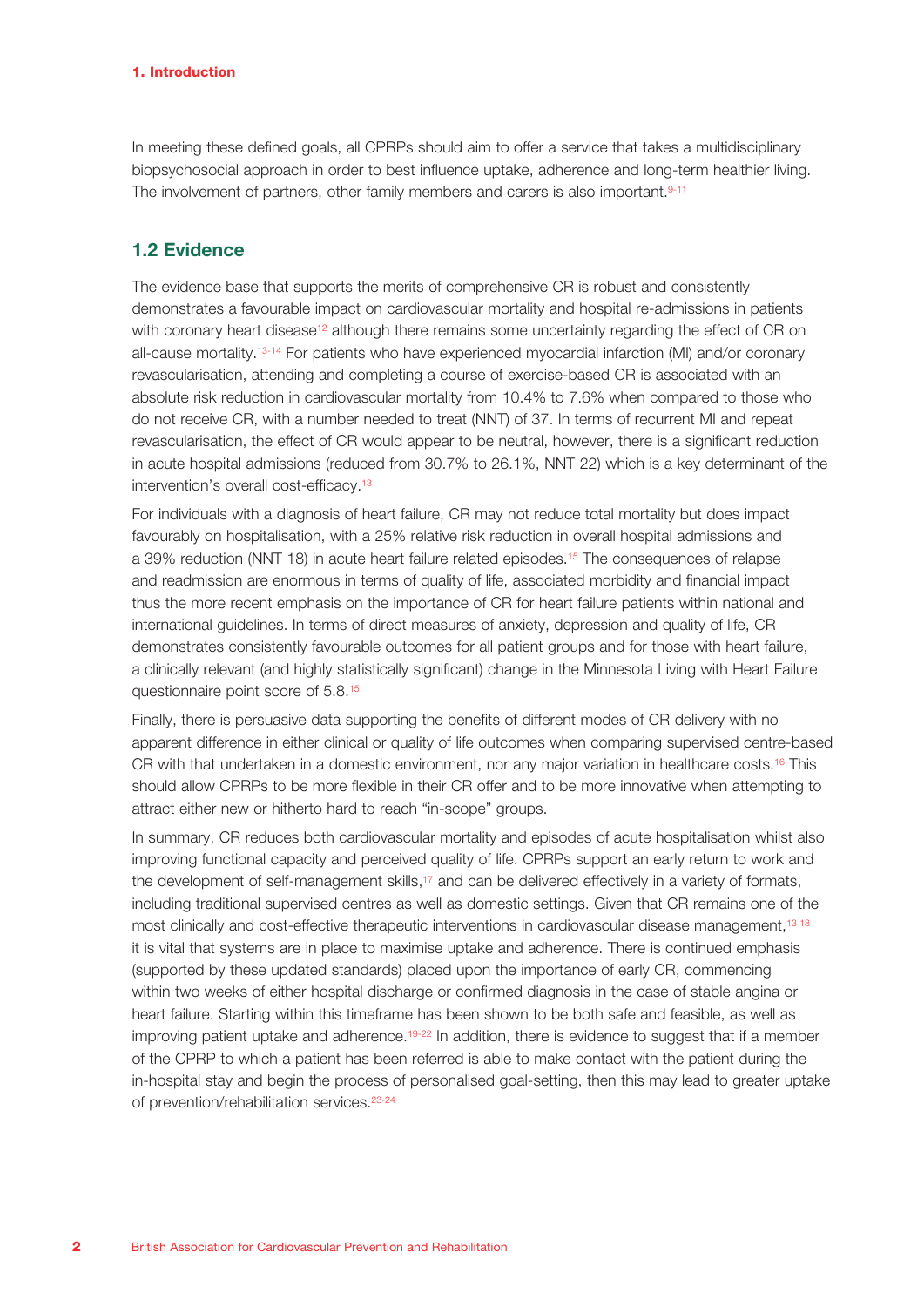### **1.3 National and local factors for assuring quality**

Quality assurance is facilitated through an alliance at both local (e.g. commissioners, service providers and service users) and national level, together with participation in the National Audit for Cardiac Rehabilitation (NACR) and ultimately attainment of national certification (Figure 1).

#### *Figure 1: NCP\_CR certification logo*



The aim of this "alliance" is to deliver evidence-based and consistently high-quality CPRPs across all four nations which can be accessed by all individuals deemed eligible. The National Certification Programme (NCP\_CR) has been designed in order to demonstrate that this is indeed the case and that programmes are meeting (or working towards) a set of minimum quality standards adapted from those described within this document, and which are reflective of the aggregated data submitted to the NACR.<sup>25</sup> The NCP\_CR is delivered via a BACPR/NACR collaborative and it is envisaged that all CPRPs will submit complete data sets to NACR and register for certification.

#### **1.4 Cardiac rehabilitation pathway of care**

The Department of Health Commissioning Guide for Cardiac Rehabilitation<sup>18</sup> summarises a recommended six-stage pathway of care from patient presentation (e.g. diagnosis or cardiac event), identification for eligibility, referral, and assessment through to long-term management (Figure 2). Whilst intended for England, this pathway of care is relevant to all four nations. Each of these stages within this process are vital for programme uptake and adherence, the achievement of meaningful clinical outcomes and ensuring longer-term behaviour change and desired health outcomes. The assessed information must also be managed in a manner to fulfil the need for audit and evaluation.



#### *Figure 2: Department of Health Commissioning Guide Six-Stage Patient Pathway of Care*

\*CR = cardiac rehabilitation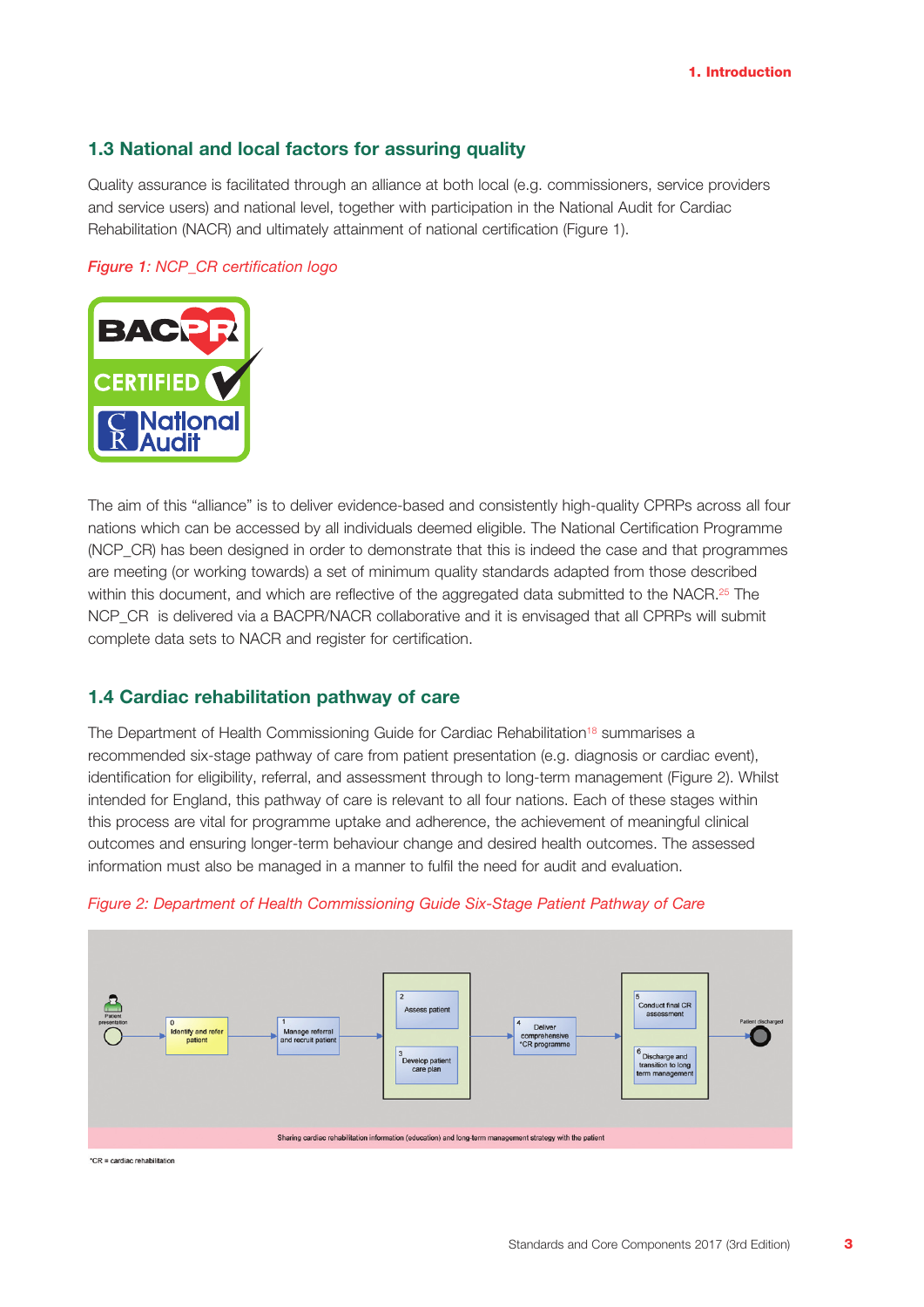## **1.5 Funding of CPRPs**

Previously published guidance has suggested a minimum cost per patient for CR.<sup>18 26-28</sup> However, the 2010 Department of Health Commissioning Pack has now been reviewed in 2016 by Monitor (an organisational part of NHS Improvement) which recommends the CR costing tool.<sup>29 30</sup> This tool allows CPRPs to work out the costs as per staff profile required to meet the needs of the population they serve. This model only takes account of staff costs over 16 one-hour sessions which means that individual CPRPs would need to add other capital and services costs and adjust in respect of the number of sessions they run.

These revised standards and core components place equal emphasis on lifestyle risk factor management, psychosocial health and medical risk factor management whilst placing health behaviour change and education at the very centre of this model of care. Therefore, costings developed within business cases and/or funding (commissioning) determined by local clinical commissioning groups or health boards would need to reflect the corresponding mix of expertise and time allocation required for qualified and competent practitioners to employ an evidence-based approach across the six stages of CR (Figure 2).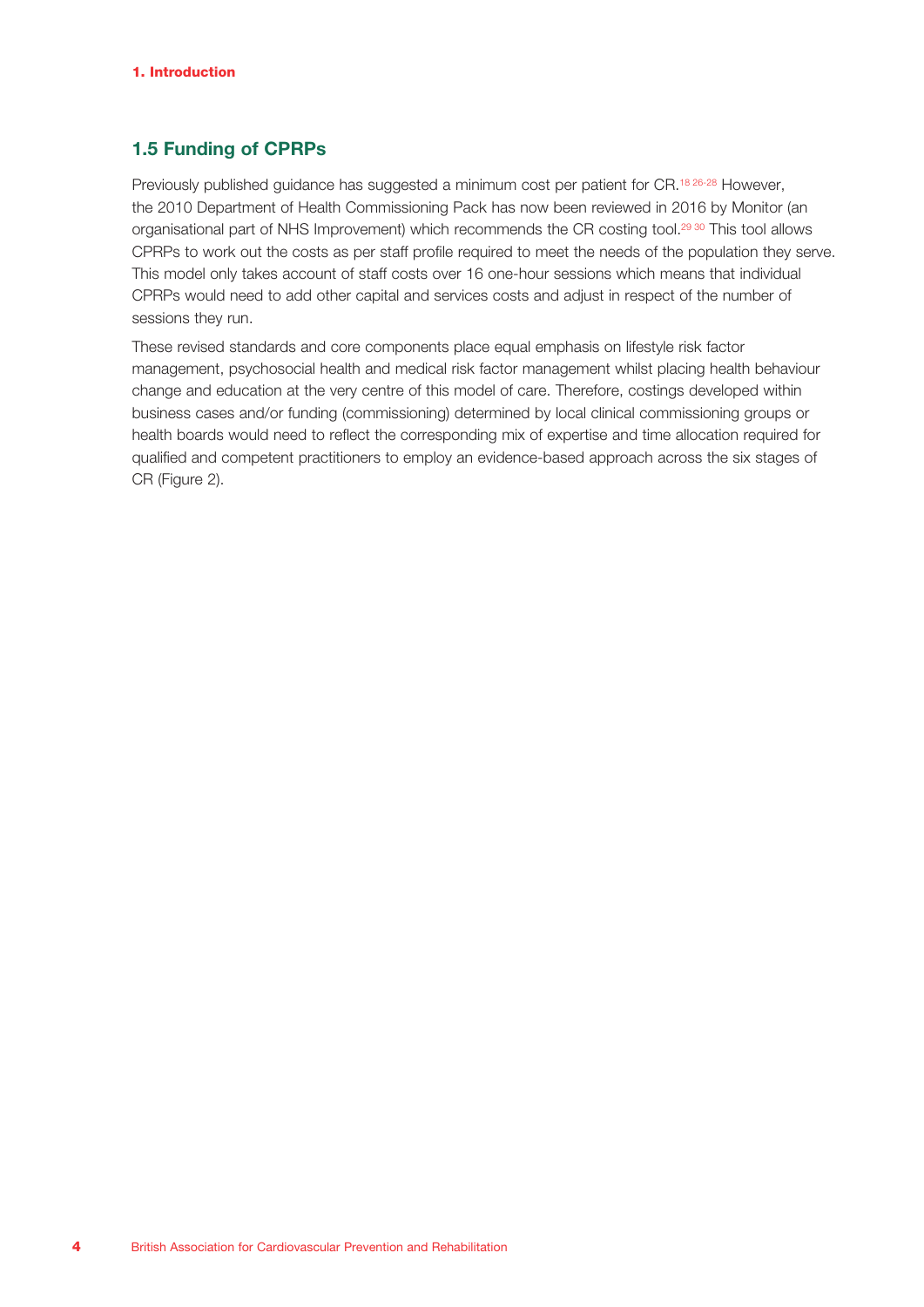## 2. The Standards

The six standards for cardiovascular prevention and rehabilitation are:

|                      | <b>Standard One</b> The delivery of six core components by a qualified and competent multidisciplinary<br>team, led by a clinical coordinator.                                                                                                  |
|----------------------|-------------------------------------------------------------------------------------------------------------------------------------------------------------------------------------------------------------------------------------------------|
|                      | <b>Standard Two</b> Prompt identification, referral and recruitment of eligible patient populations.                                                                                                                                            |
|                      | <b>Standard Three</b> Early initial assessment of individual patient needs which informs the agreed<br>personalised goals that are reviewed regularly.                                                                                          |
|                      | <b>Standard Four</b> Early provision of a structured cardiovascular prevention and rehabilitation programme<br>(CPRP), with a defined pathway of care, which meets the individual's goals and is<br>aligned with patient preference and choice. |
| <b>Standard Five</b> | Upon programme completion, a final assessment of individual patient needs and<br>demonstration of sustainable health outcomes.                                                                                                                  |
| <b>Standard Six</b>  | Registration and submission of data to the National Audit for Cardiac Rehabilitation<br>(NACR) and participation in the National Certification Programme (NCP CR).                                                                              |

#### Important notes:

- Within the standards criteria the word *shall* is used to express a requirement that all programmes are expected to comply with (Grade A/B recommendations based on the highest quality evidence available and recognised as best practice). The word *should* is used to express a recommendation that is recognised as desirable (Grade C/D recommendation).
- In some cases these recommendations may exceed the current minimum standards required for the National Certification Programme, which sets annual targets based on national averages.

Performance indicators associated with meeting the minimum standards required for programme certification can be found at: www.bacpr.com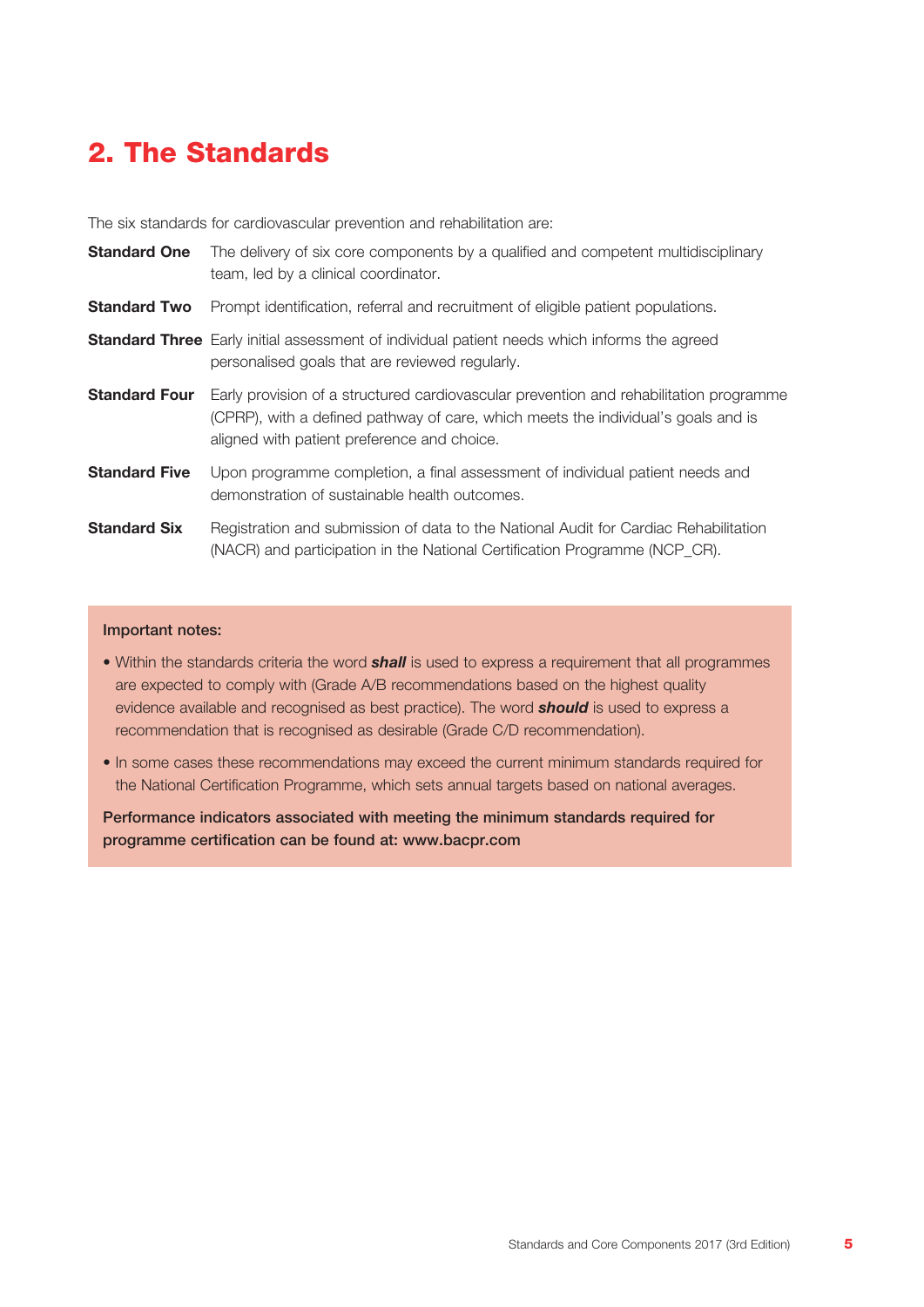## The delivery of six core components by a qualified and competent multidisciplinary team, led by a clinical coordinator

- Each programme shall deliver the six essential core components to ensure clinically effective care and achieve sustainable health outcomes (as presented in Section 3).
- The team shall include a senior clinician who has responsibility for coordinating, managing and evaluating the service. This also includes: resource and financial management for the service; collaboration with NHS data analysts to successfully draw on all available funding and identify any savings arising from reduced hospital admissions; and engagement with funding and commissioning bodies.
- There shall be an appropriately qualified and competent named lead for each of the core components. These practitioners who lead each of the core components should be able to demonstrate that either they or their delivery team have appropriate training, professional development, qualifications, skills and competency for the component(s) for which they are responsible. Practitioners should use the BACPR Competences Frameworks, where available.
- The team shall include a physician who has sustained interest, commitment and knowledge in cardiovascular disease prevention and rehabilitation.
- The delivery of the core components requires expertise from a range of different professionals working within their scope of practice. The composition of each team may differ but collectively the team shall have the necessary knowledge, skills and competencies to meet the standards and deliver all the core components. Patients benefit from access to a wide range of specialists, which most typically may include:
	- Dietitian
	- Exercise specialist
	- Nurse specialist
	- Occupational therapist
	- Pharmacist
	- Physician with special interest in prevention and rehabilitation
	- Physiotherapist
	- Practitioner Psychologist
- There shall be dedicated administrative support.
- The cardiovascular prevention and rehabilitation team shall actively engage and collaborate with the patient's/client's wider care team (e.g. general practitioners, practice nurses, cardiovascular disease specialist nurses, sports and leisure instructors, social workers and educationalists) to create a truly comprehensive approach to long-term management.
- When designing, evaluating and developing programmes, service users should also be included in this process.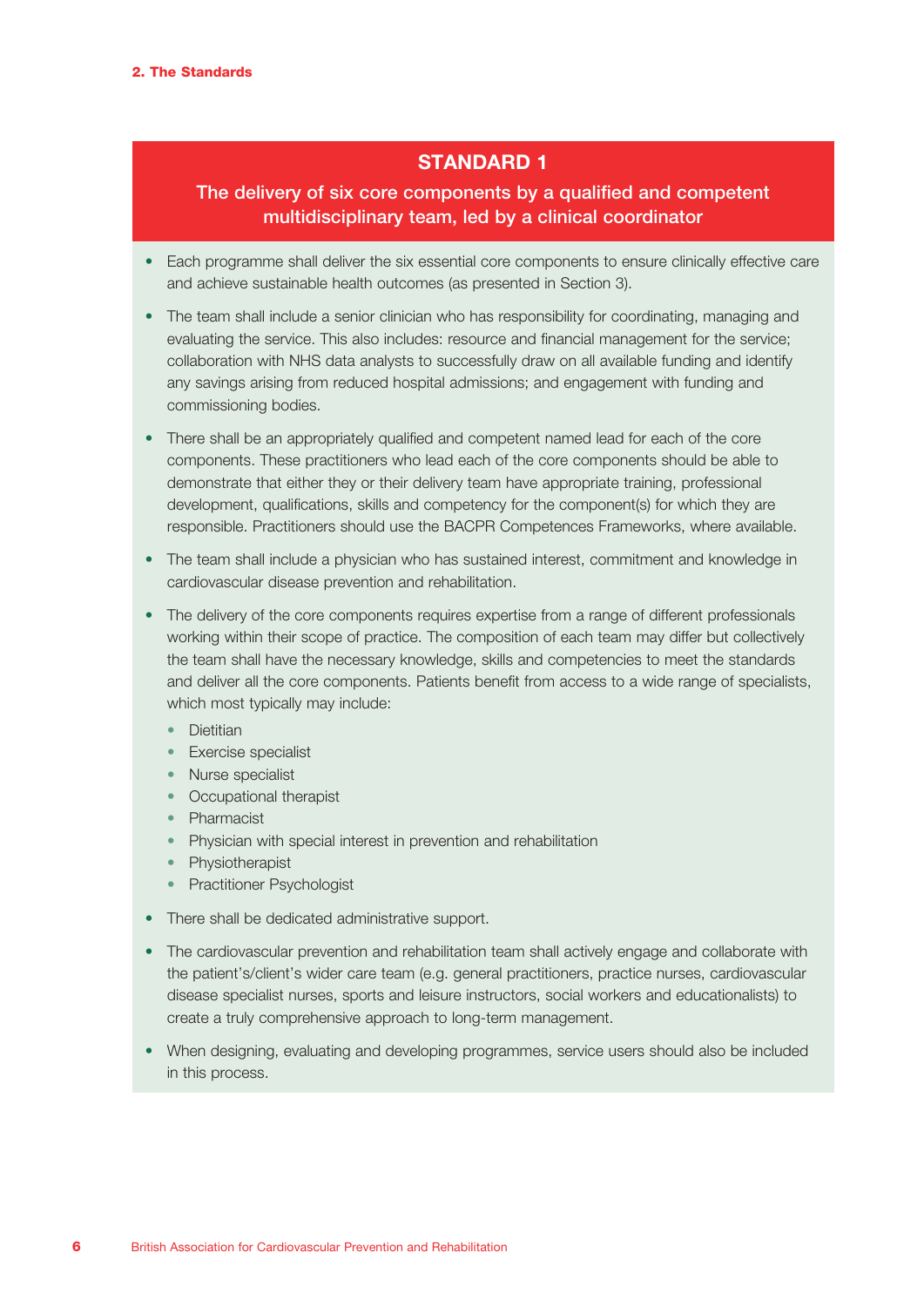### Prompt identification, referral and recruitment of eligible patient populations

#### *a. Patient Identification:*

- The following priority patient groups shall be offered a CPRP irrespective of age, sex, ethnic group and clinical condition:
	- acute coronary syndrome
	- coronary revascularisation
	- heart failure
- Programmes should also aim to offer this service to other patient groups known to benefit:
	- stable angina, peripheral arterial disease, post-cerebrovascular event
	- post-implantation of cardiac defibrillators and resynchronisation devices
	- post-heart valve repair/replacement
	- post-heart transplantation and ventricular assist devices
	- Adult Congenital Heart Disease (ACHD)
- It is recognised that asymptomatic individuals who have been identified as high cardiovascular risk for CVD events are likely to benefit from the same professional lifestyle interventions and risk factor management as those that currently qualify for CPRPs. In addition, risk factors for cardiovascular disease are largely shared with the wider spectrum of non-communicable diseases such as cancer, chronic obstructive pulmonary disease and atrial fibrillation.4-5 Existing cardiovascular prevention and rehabilitation services, if appropriately resourced, are in a strong position to provide high quality, cost-effective interventions to individuals both with and without established CVD. CPRPs should demonstrate an ambition to broaden their offer and initiate discussions with commissioners locally.
- It is recognised that local policy may be required to address priority groups in the first instance to reduce variation, ensuring consistency and equity of access. These standards however advocate investment in cardiovascular prevention and rehabilitation services as to ensure all patient groups ultimately benefit.

#### *b. Patient Referral:*

- An agreed and coordinated patient referral and/or recruitment process shall be in place so that all eligible patients are identified and invited to participate.
- CPRPs shall receive the referral of an eligible patient either during the in-patient stay or within 24 hrs of discharge. Referrals sent within a community setting or following a day case intervention shall be received by the CPRP within 72 hrs of the individual being identified as eligible.
- Prior to discharge, all eligible hospitalised patients should be encouraged by healthcare professionals to attend and complete a CPRP

#### *c. Recruitment:*

- Upon receipt of referral, all patients deemed eligible shall be contacted within 3 working days to review their progress and discuss enrolment.
- A mechanism of re-offer and re-entry should be put in place for patients who initially decline.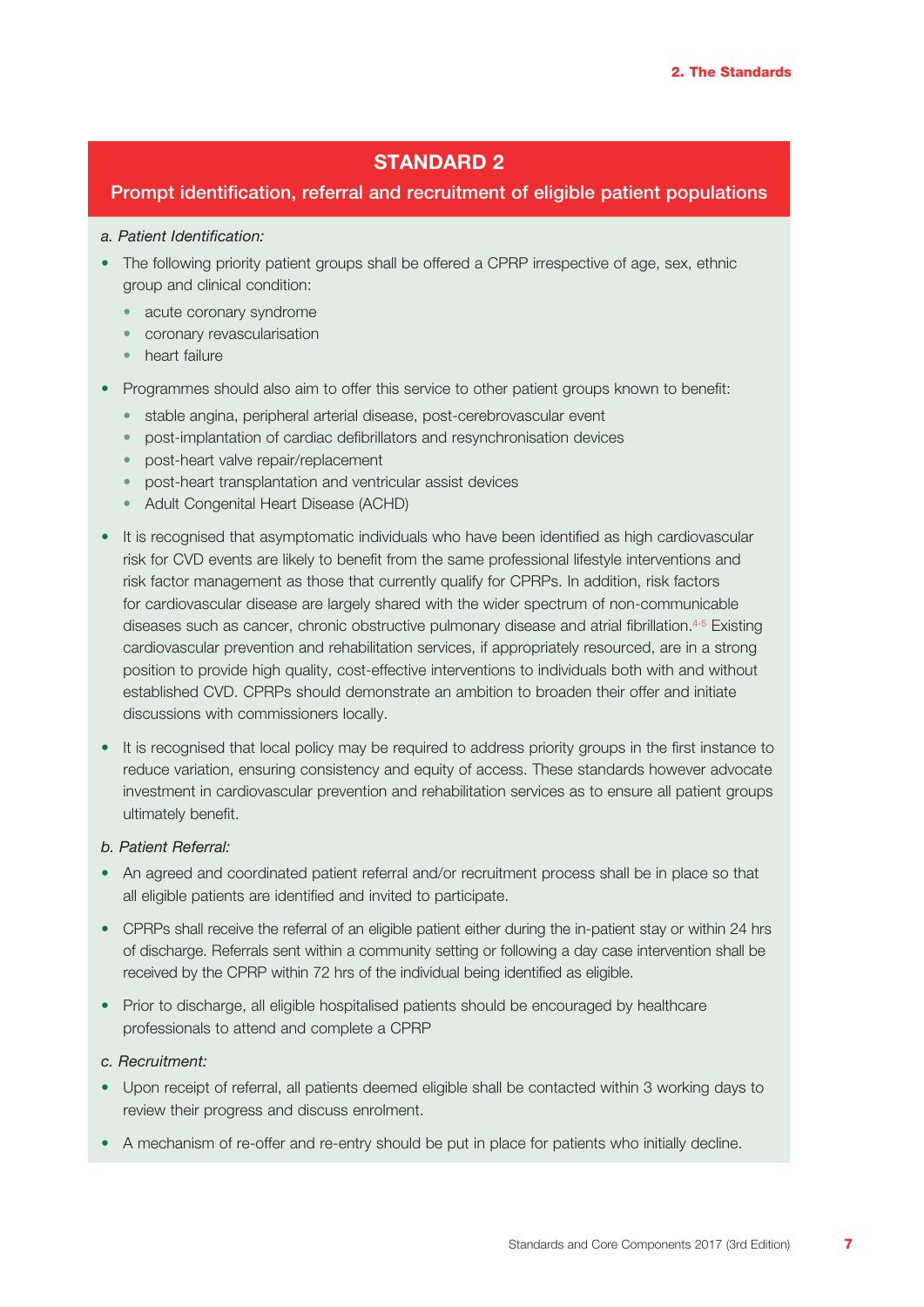## Early initial assessment of individual patient needs, which informs the agreed personalised goals that are reviewed regularly

- The initial assessment shall commence within 10 working days of receipt of referral.
- The initial assessment is deemed complete when documentation of all the following has taken place:
	- Demographic information and social determinants of health;
	- Medical history, current health status and symptoms, together with a review of any relevant investigations;
	- Lifestyle risk factors (exposure to tobacco, adherence to a cardioprotective diet, body composition, physical activity status and exercise capacity);
	- Psychosocial health (anxiety, depression, illness perception, social support, psychological stress, sexual wellbeing and quality of life);
	- Medical risk management (control of blood pressure, lipids and glucose, use of cardioprotective therapies and adherence to pharmacotherapies).
- Additional parameters should be assessed on an individual basis and may include psychosocial factors such as anger, hostility, substance misuse, and occupational distress.
- Even if the initial assessment cannot be completed in its entirety (e.g. exercise capacity assessment temporarily contraindicated) this shall not delay the assessment of the remaining elements or the commencement of a formal CPRP.
- The initial assessment shall identify each individual's needs using validated measures that are culturally sensitive and also take account of associated co-morbidities.
- The assessment shall identify any physical, psychological or behavioural issues that have the potential to impact on the patient's ability to make the desired lifestyle changes.
- The assessment shall include formal risk stratification for exercise utilising all relevant patient information (e.g. left ventricular ejection fraction, history of arrhythmia, symptoms, functional capacity).
- The written care plan should include a defined pathway of care which meets the individual patient needs, participation preferences and choices.
- Patients shall receive on-going assessment throughout their CPRP and a regular review of their goals with adjustments agreed and documented where required.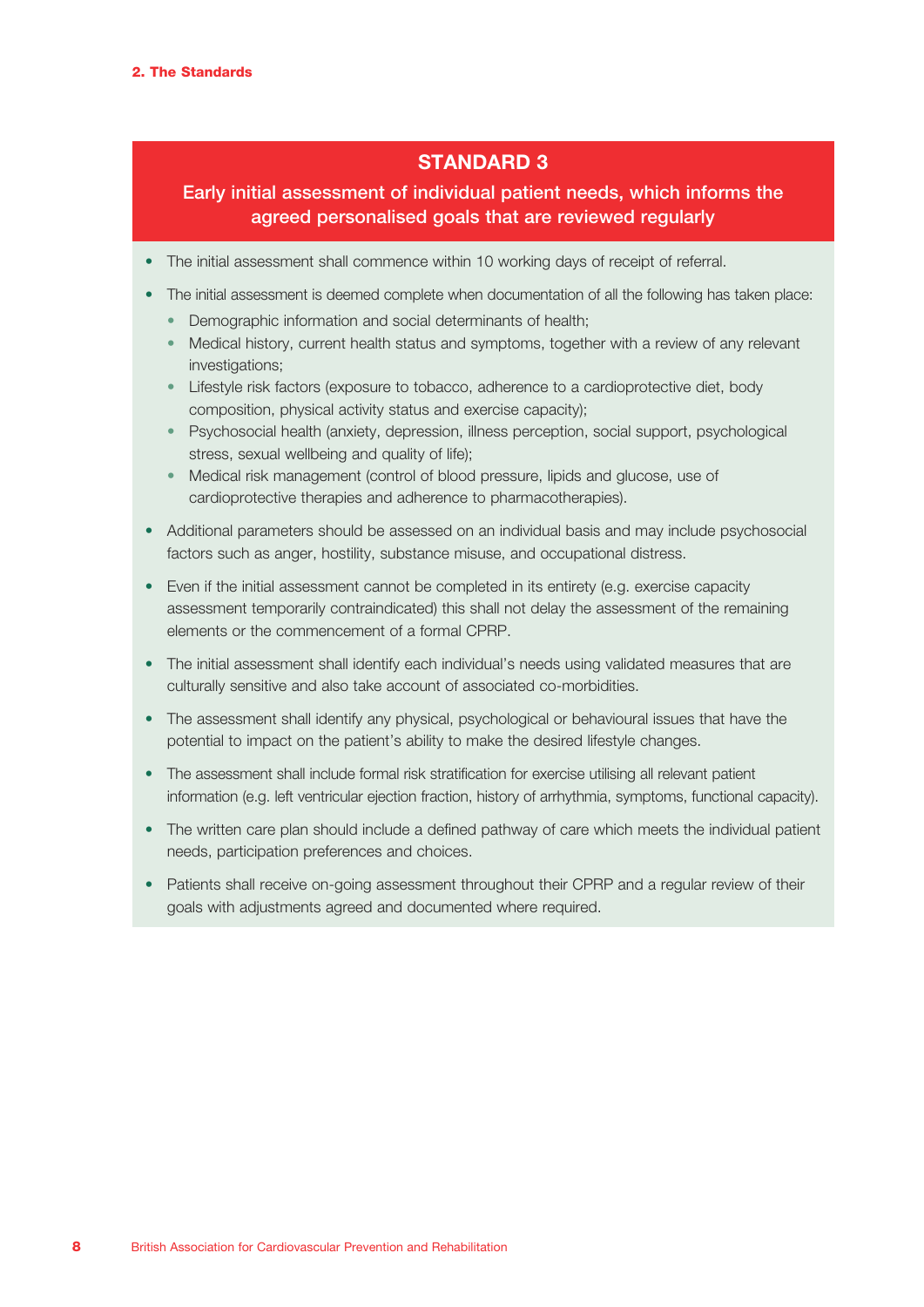Early provision of a structured Cardiovascular Prevention and Rehabilitation Programme (CPRP) with a defined pathway of care which meets the individual's goals and is aligned with patient preference and choice

- A CPRP shall be deemed underway once patient goal(s) have been identified and appropriate interventions have begun. This should occur immediately following completion of the initial assessment (Standard 3) and shall occur within 10 working days of receipt of referral.
- In instances where commencement of group-based exercise has to be postponed, such as a patient presenting with a contraindication to exercise, this shall not delay initiating management strategies in other relevant core components.
- In order to maximise uptake, completion and outcomes, CPRPs shall deliver a menu-based approach to meet a patient's individual needs. This should include choice in terms of venue (e.g. home, community, hospital) and scheduling of sessions (e.g. early mornings, evening & weekends).
- CPRPs can be delivered using a variety of modes (e.g. centre-based, home-based, manualbased, web-based etc.). Irrespective of mode of programme delivery:
	- Interventions provided are evidence-based and address the individual's needs across all the relevant core components.
	- Patients shall have access to the multidisciplinary team as required.
	- Patients shall be supported to participate in a personalised structured exercise programme at least two to three times a week, designed specifically to increase physical fitness. This requires documented evidence of regular review, goal setting and exercise progression.
	- There shall be documented interaction between the patient and the multidisciplinary team lasting a minimum of 8 weeks.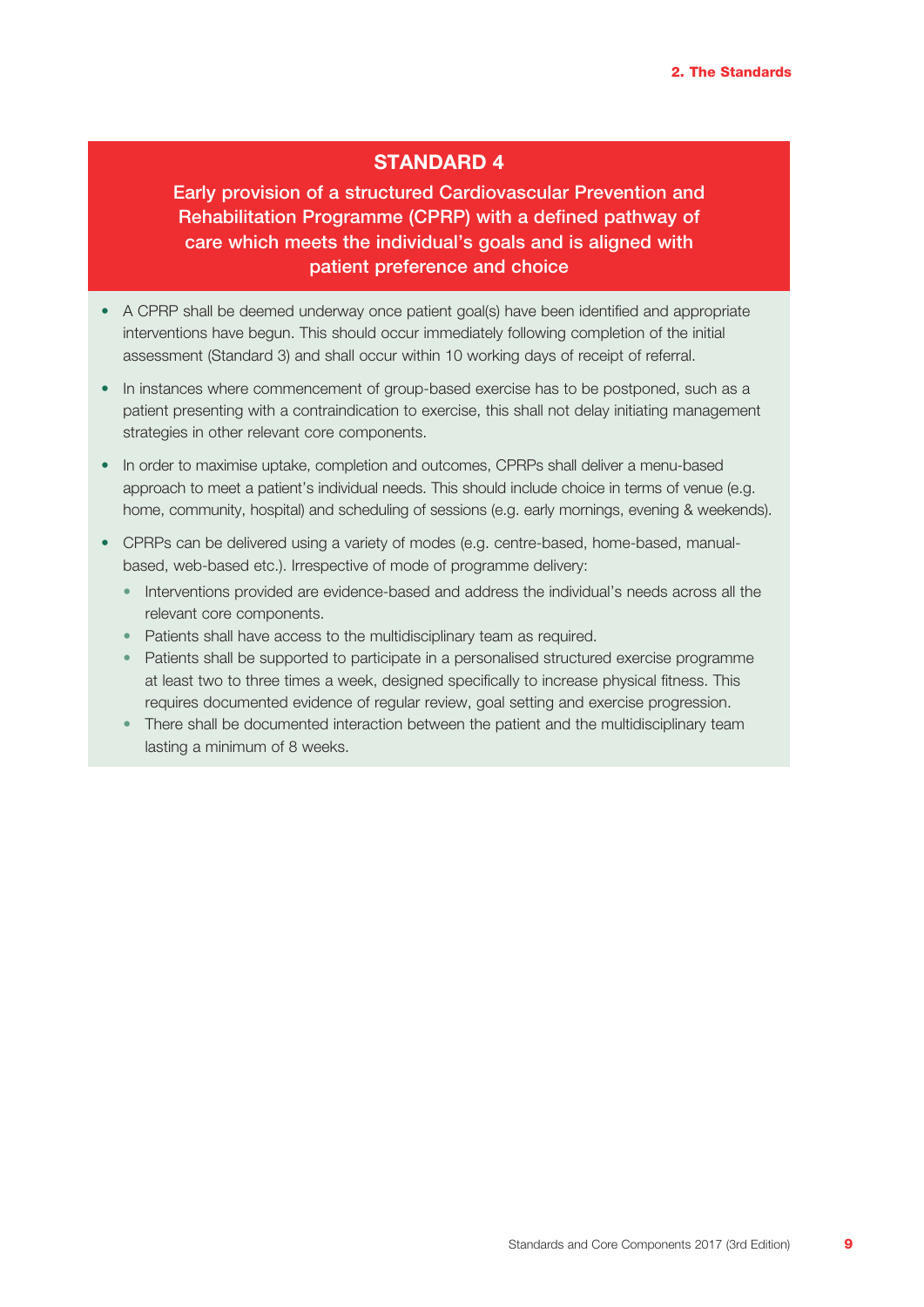## Upon programme completion, a final assessment of individual patient needs and demonstration of sustainable health outcomes

- In order to demonstrate effective health outcomes and ascertain the extent to which a patient's goals have been achieved, a formal assessment shall be performed at programme completion which includes all the initially assessed components:
	- Lifestyle related risk factors (exposure to tobacco, adherence to a cardioprotective diet, body composition, physical activity status and exercise capacity);
	- Psychosocial health (anxiety, depression, illness perception, social support, psychological stress, sexual wellbeing and quality of life);
	- Medical risk management (control of blood pressure, lipids and glucose, use of cardioprotective therapies and adherence to pharmacotherapies).
- Any additional parameters assessed initially should be re-assessed formally upon programme completion. For example, additional psychosocial factors such as anger, hostility, substance misuse, and occupational distress.
- Data from the final assessment shall be formally recorded for evaluation of outcome measures and audit.
- Final assessment shall be used to identify any unmet goals as well as any newly developed or evolving clinical issues. This shall assist the formulation of long-term strategies.
- Within 10 working days of programme completion, the primary care provider (and the referral source where relevant) shall be provided with a pre/post comparison of the patient's risk factor profile together with current medications and a summary of the long-term strategies proposed. A copy shall also be provided to the patient.

## **STANDARD 6**

## Registration and submission of data to the National Audit for Cardiac Rehabilitation (NACR) and participation in the National Certification Programme

- Formal audit and evaluation shall include service level and patient level data at baseline and following CR on clinical outcomes, patient experience and satisfaction.
- In order to monitor the quality of service delivery and to clearly demonstrate clinical outcomes every service shall routinely submit the required audit data to NACR each year.
- Every cardiovascular prevention and rehabilitation service should strive to meet requirements for the National Certification Programme and submit their data to the certification panel. Once achieved, CPRPs should maintain their certification status.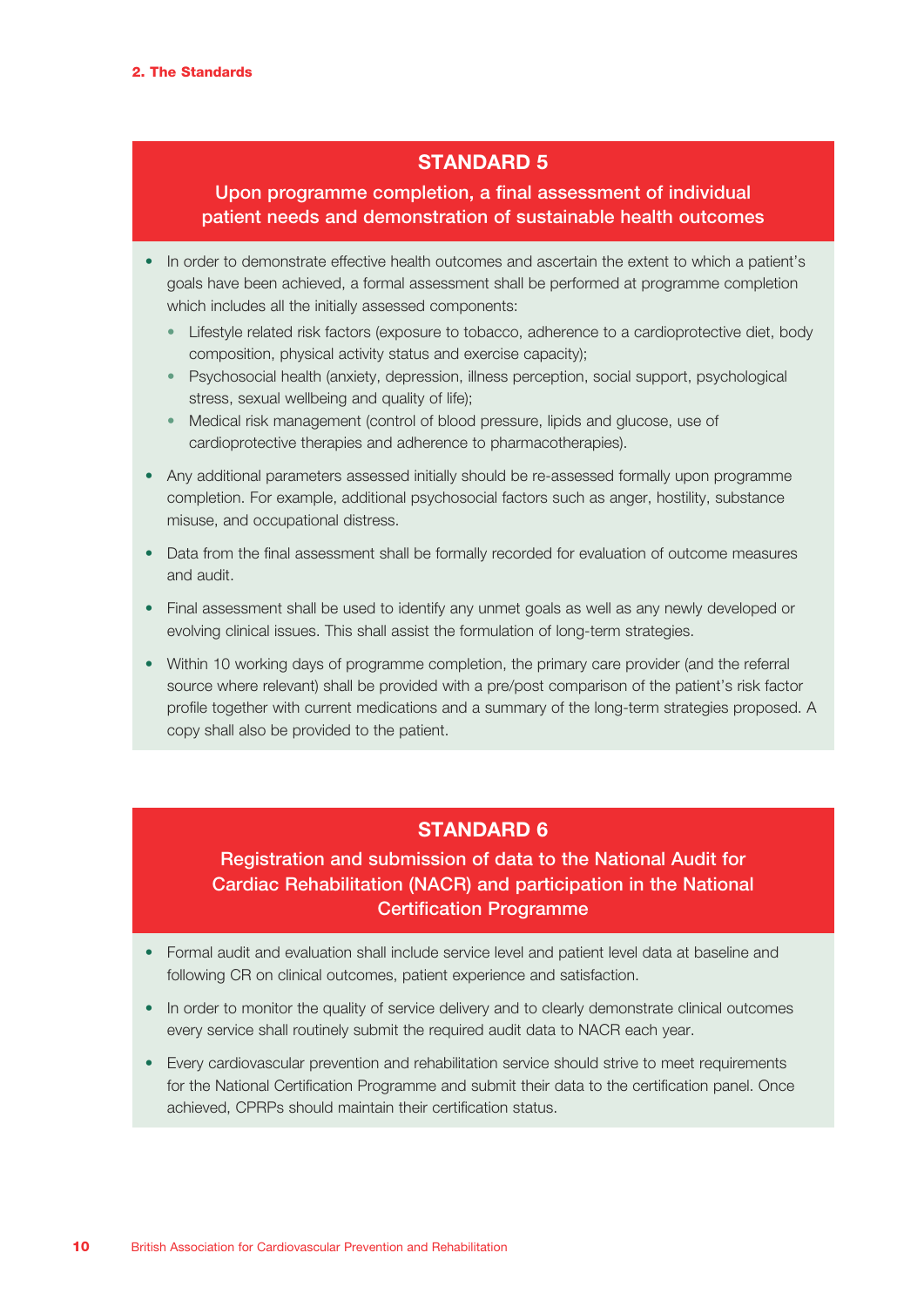## 3. The Core Components

A key aim of a CPRP, through the core components, is not only to improve physical health and quality of life but also to equip and support people to develop the necessary skills to successfully self-manage. Delivery should adopt a biopsychosocial evidence-based approach which is culturally appropriate and sensitive to individual needs and preferences.

Figure 3 illustrates the six core components which include:

- Health behaviour change and education
- Lifestyle risk factor management
	- Physical activity and exercise
	- Healthy eating and body composition
	- Tobacco cessation and relapse prevention
- Psychosocial health
- Medical risk management
- Long-term strategies
- Audit and evaluation

Practitioners who lead each of the core components must be able to demonstrate that they (or their delivery team) have appropriate training, professional development, qualifications, skills and competency for the component(s) for which they are responsible (Standard 1). BACPR aims to be a resource for providing guidance on the knowledge, skills and competences required for each of the components.



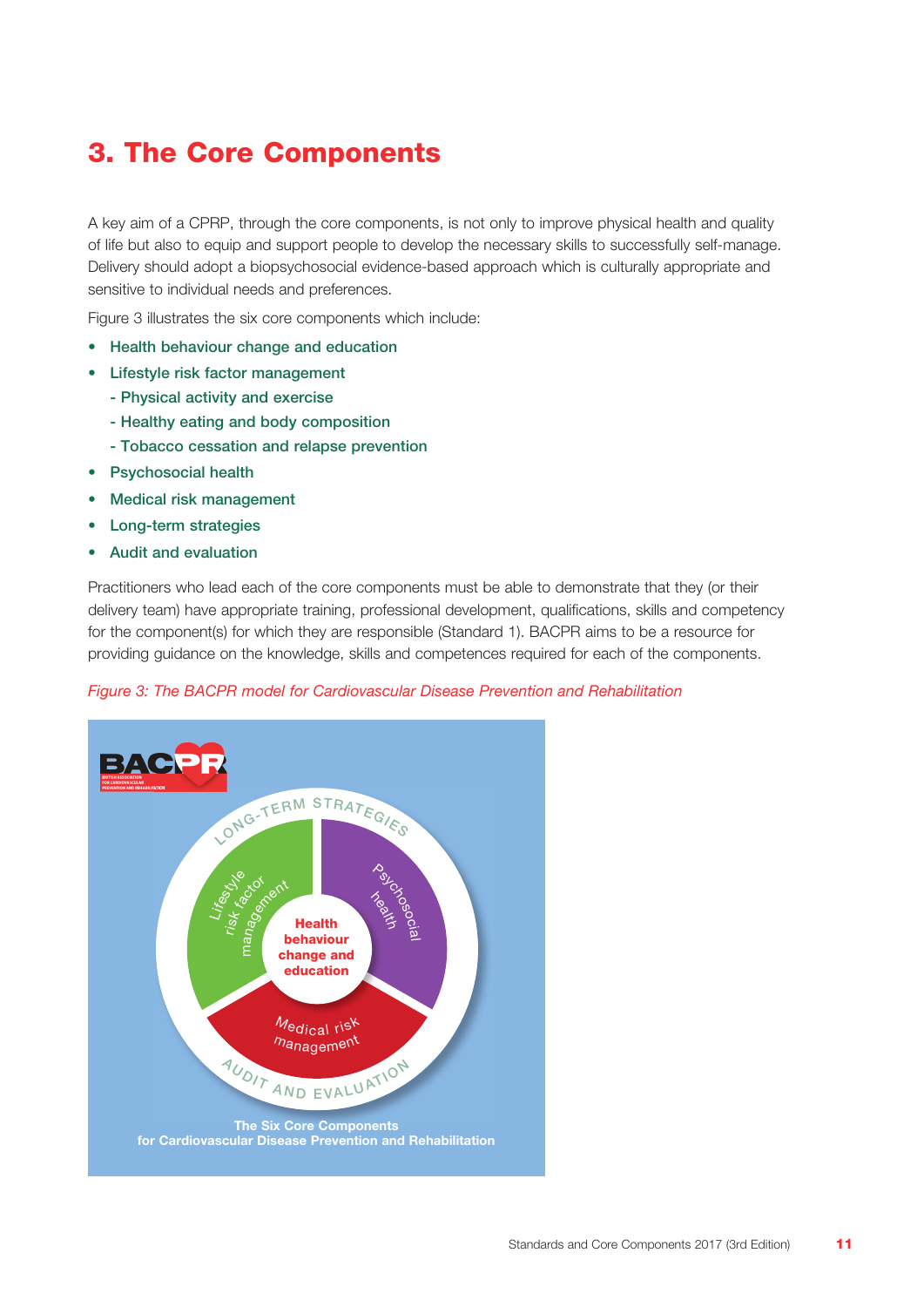## **3.1. Health behaviour change and education**

In meeting individual needs, health behaviour change and education are integral to all the other components of cardiovascular prevention and rehabilitation. Adopting healthy behaviours is the cornerstone of prevention and control of cardiovascular disease.

#### 3.1.1 Health behaviour change

To facilitate effective behaviour change, cardiovascular prevention and rehabilitation services should ensure:

- The use of health behaviour change interventions and key behavior change techniques underpinned by an up-to-date psychological evidence-base.<sup>31</sup>
- The provision of or access to, training in communication skills for all staff which may include motivational interviewing techniques and relapse prevention strategies.
- The provision of information and education to support fully informed choice from a menu of evidencebased locally available programme components. Offering choice may improve uptake and adherence to cardiovascular prevention and rehabilitation.<sup>16-32</sup>
- They address any cardiac or other misconceptions (including any about cardiovascular prevention and rehabilitation) and illness perceptions that lead to increased disability and distress. 33-35
- Support for patients (and significant supporting others) including goal-setting and pacing skills, and exploring problem-solving skills in order to improve long-term self-management.
- Regular follow up to assess feedback and advise on further goal setting.<sup>36</sup>
- Where possible, the patient identifies someone best placed to support him/her (e.g. a partner, relative, close friend). The accompanying person should be encouraged to actively participate in CPRP activities whenever possible, to maximise patient recovery and health behaviour change whilst also addressing their own health behaviours.37-39

### 3.1.2 Education

Education should be delivered not only to increase knowledge but importantly to restore confidence and foster a greater sense of perceived personal control. As far as possible, education should be delivered in a discursive rather than a didactic fashion. It is not enough to simply deliver information in designated education sessions; health behaviour change needs to be achieved simultaneously and fully integrated into the whole service.

Attention should be paid to establishing existing levels of knowledge and to assessing learning needs (of individuals and groups), and subsequently tailoring information to suit assessed needs.

- Patients (and significant supporting others) should be encouraged to play an active role in the educative process, sharing information in order to maximise uptake of knowledge.
- Education should be culturally sensitive and achieve two key aims:
	- To increase knowledge and understanding of risk factor reduction
	- To utilise evidence-based health behaviour change theory in its delivery. Incorporation of both aspects of education increases the probability of successful long-term maintenance of change.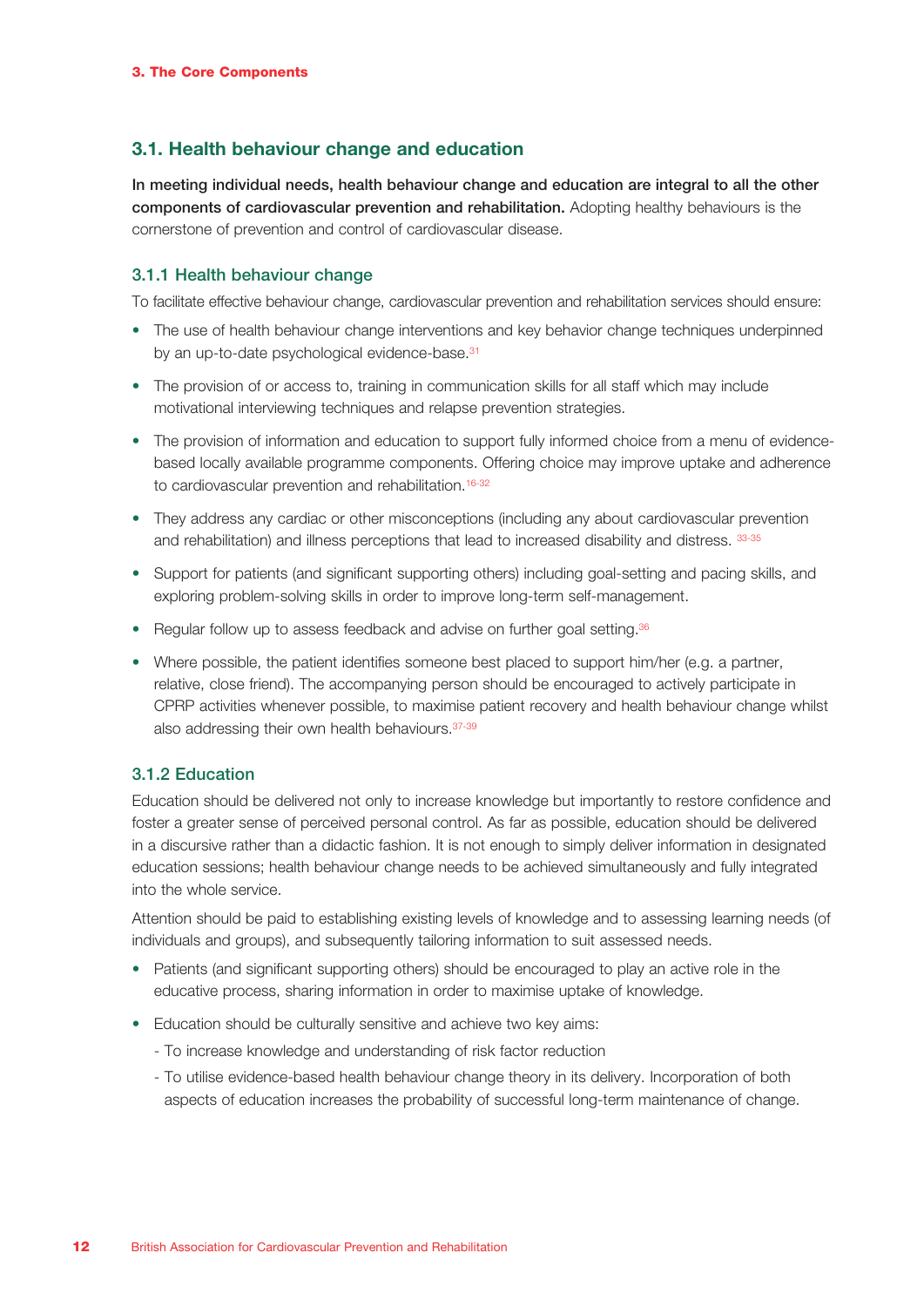- The educational component should be delivered using high quality and varied teaching methods which take account of different learning styles and uses the best available resources to enable individuals to learn about their condition and management. Information should be presented in different formats using plain language and clear design, and tailored to the learning needs identified during initial assessment.40
- The education component of cardiovascular prevention and rehabilitation should empower individuals to better manage their condition. Topics may include:
	- Pathophysiology and symptoms
	- Physical activity, healthy eating and weight management
	- Tobacco cessation and relapse prevention
	- Self-management and behavioural management of other risk factors including blood pressure, lipids and glucose
	- Medical and pharmaceutical management of blood pressure, lipids and glucose
	- Psychological and emotional self-management
	- Social support and other contextual factors
	- Activities of daily living
	- Occupational/vocational factors
	- Resuming and maintaining sexual relations and dealing with sexual dysfunction
	- Surgical interventions and devices
	- Cardiopulmonary resuscitation
	- Additional information, as specified in other components.

### **3.2 Lifestyle risk factor management**

Physical activity and exercise, together with a healthy diet and avoidance of obesity and exposure to all forms of tobacco, represents a lifestyle that is strongly associated with good cardiovascular health. All patients should have the opportunity to discuss their concerns across all of these lifestyle risk factors as relevant. Achievement of the lifestyle targets, as defined by the most up to date Joint British Societies Guidelines, should utilise evidence-based health behaviour change approaches led by specialists in collaboration with the multidisciplinary team. Supporting individuals in developing self-management skills is the cornerstone of long-term cardiovascular prevention and rehabilitation.

#### 3.2.1 Physical activity and exercise

- Staff leading the exercise component of cardiovascular prevention and rehabilitation should be appropriately qualified, skilled and competent.<sup>41</sup>
- Baseline assessment of physical fitness shall be carried out to inform risk assessment, tailor the exercise prescription and aid goal setting.42-45
- Best practice standards and guidelines for physical activity and exercise prescription shall be used.<sup>42-44</sup>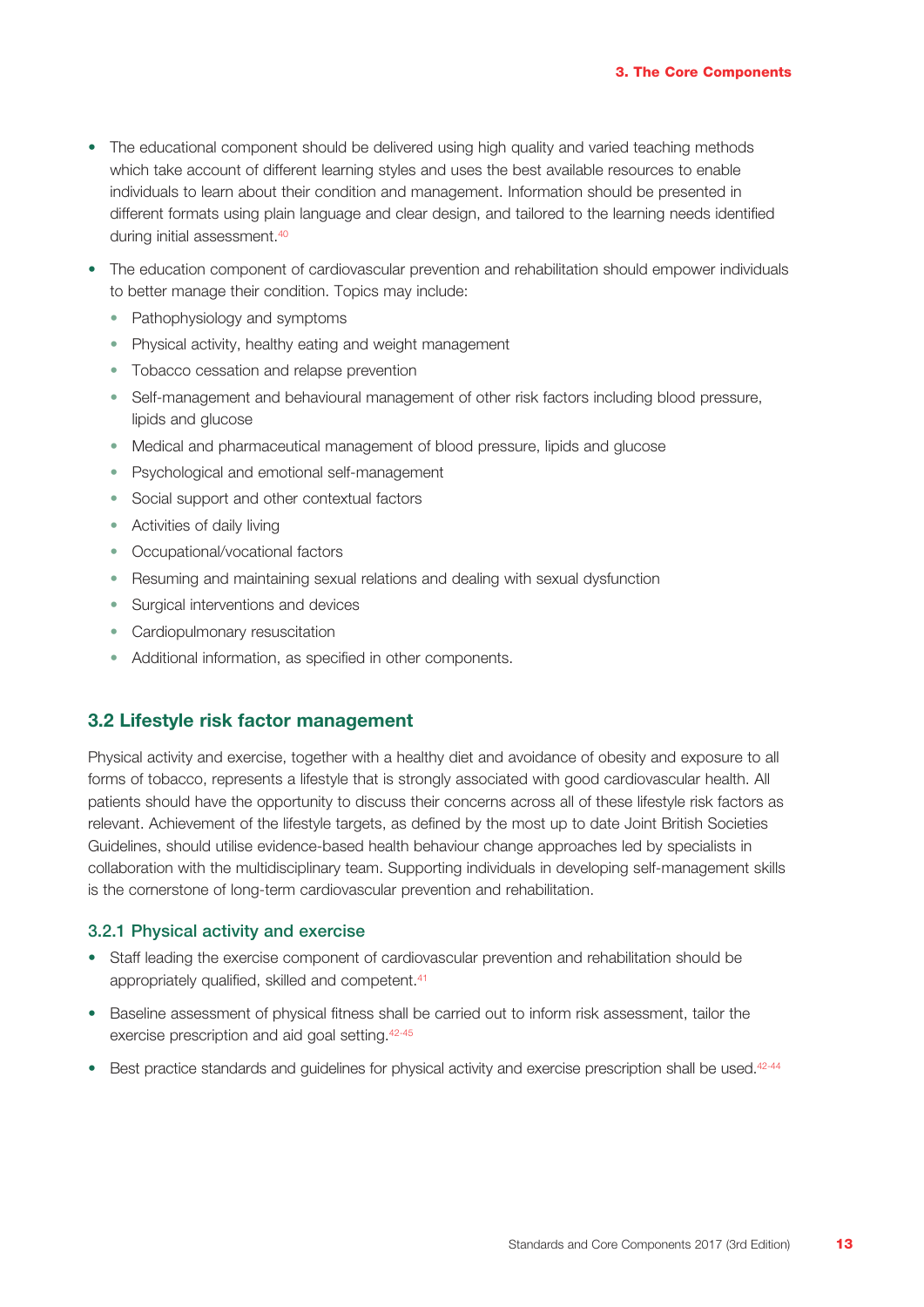#### 3. The Core Components

- Risk stratification, based upon clinical features and baseline exercise capacity shall be undertaken.<sup>42</sup> This will then determine the appropriate:
	- Exercise prescription, activities of daily living (ADL) guidance and support
	- Staffing levels and skills<sup>41</sup>
	- Resuscitation support and provision in line with current Resuscitation Council UK / BACPR guidance 46
	- Choice of venue (home/community/hospital).
- Patients should receive individual guidance and advice on ADLs together with a tailored activity and exercise plan with the collective aim to increase physical fitness as well as overall daily energy expenditure and decrease sedentary behaviour. The activity and exercise plan should be identified with the patient, take account of their co-morbidities and should be sensitive to their physical, psychosocial (cognitive and behavioural) capabilities and needs.

#### 3.2.2 Healthy eating and body composition

- Staff leading the dietary component of cardiovascular prevention and rehabilitation should be appropriately qualified, skilled and competent.
- All patients shall have a baseline assessment of their dietary habits, including adherence with a cardioprotective diet and measurement of their weight, body mass index and waist circumference.
- The focus of advice should be on making healthy dietary choices to reduce total cardiovascular risk and improve body composition.
- Misconceptions about nutrition, dieting and weight cycling should be addressed and corrected.<sup>47-48</sup>
- Patients should receive personalised dietary advice that is sensitive to their culture, needs and capabilities coupled with support to help them achieve and adhere to the components of a cardioprotective diet as defined by the most up to date Joint British Societies and NICE guidelines.49-51
- Patients with additional co-morbidities leading to more complex dietary requirements should be assessed and managed individually by a registered dietitian.
- Weight management may form an important component in cardiovascular prevention and rehabilitation and could include:
	- weight gain (e.g. in debilitated patients)
	- weight loss, which where appropriate and in relation to excess fat, is best achieved through a combination of increased physical activity and reduced caloric intake<sup>52</sup>
	- weight maintenance (e.g. in those who have recently quit smoking<sup>53</sup> or those with heart failure).
- It may be appropriate to refer to the appropriate specialists for pharmacotherapy and/or bariatric surgery in order to co-manage weight loss.<sup>54</sup>

#### 3.2.3 Tobacco cessation and relapse prevention

Staff delivering the tobacco cessation and relapse prevention component of cardiovascular prevention and rehabilitation should be appropriately qualified, skilled and competent in keeping with the NHS Centre for Smoking Cessation and Training Standard which is available for download from their website  $-$  www.ncsct.co.uk  $55$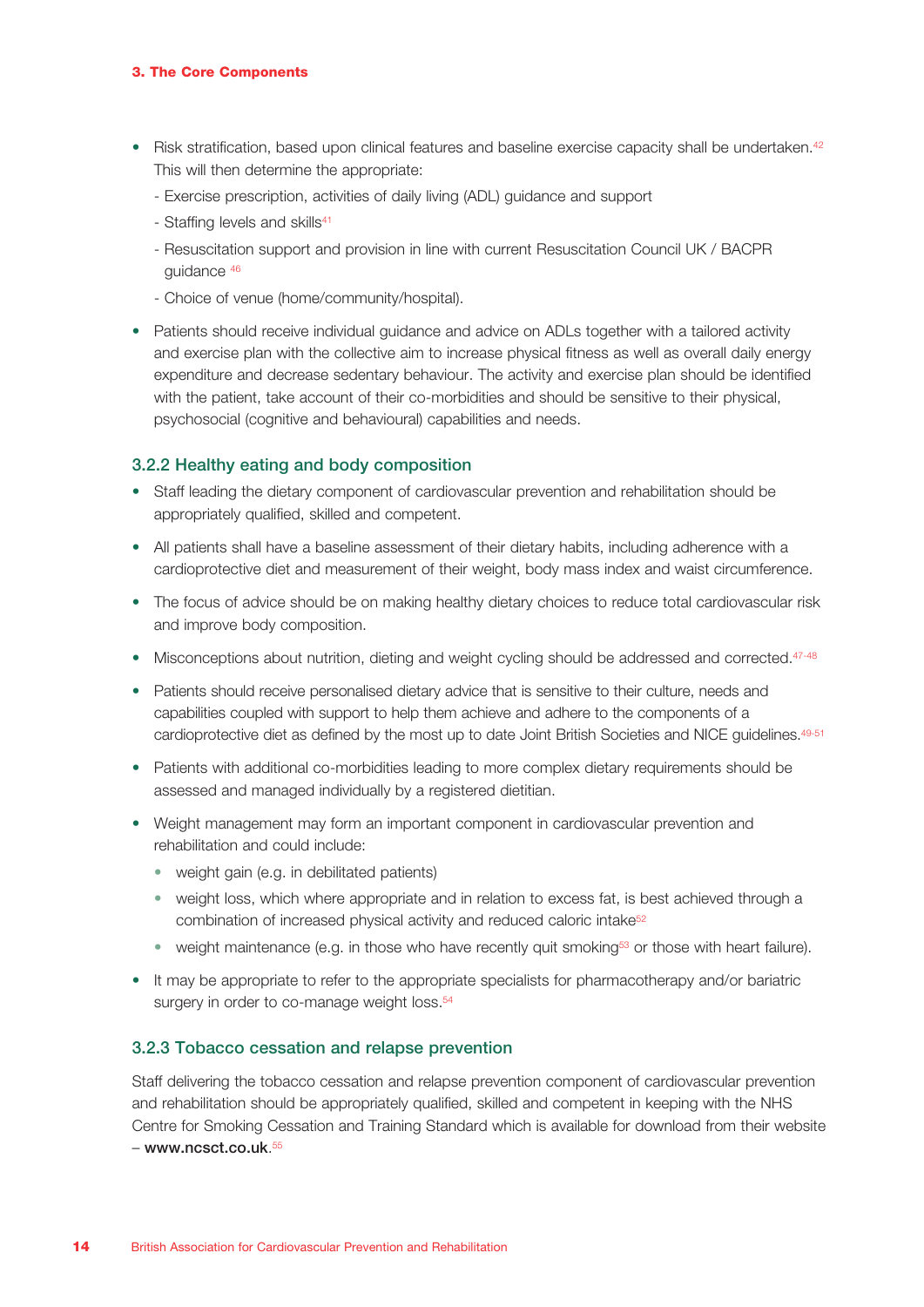- Current and past tobacco use should be assessed in all patients including whether they are a current user or recent quitter, their history of tobacco use, past quit attempts and exposure to second hand smoke.
- In patients who are currently using tobacco, frequency and quantity of use should be quantified. In addition, motivation to quit and a measure of nicotine dependence should be assessed, together with identifying psychological co-morbidities like depression and tobacco use by others at home.
- At the first assessment, medical advice to quit should be reinforced and a quit plan discussed which proposes the use of pharmacological support and follow up counselling within the prevention and rehabilitation service. Every effort should be made to assist individuals to achieve complete cessation of all forms of tobacco use, with repeat assessment of progress with cessation at every visit.<sup>56-58</sup>
- Patient preference is a priority regarding the choice of aids to use in tobacco cessation. The use of evidence-based therapies like Varenicline (Champix) and combination long- and short-acting nicotine replacement therapy is considered the gold standard, however non-medical nicotine delivery devices like e-cigarettes should also be considered as evidence is building for their efficacy. Guidance for cessation advisers can be found in the NCSCT e-cigarette briefing.59
- Preventing relapse is vital and may include prolonging the use of NRT and Varenicline (Champix) beyond the usual duration, and/or e-cigarettes in cases where cessation has been problematic. Risk of relapse is higher when an individual lives, socialises or works closely with others who use tobacco, therefore encouraging quit attempts in partners/spouses/friends/children may be helpful.

### **3.3 Psychosocial health**

People taking part in cardiovascular prevention and rehabilitation may have many different emotional issues, and a comprehensive, holistic assessment is crucial to achieving the desired outcomes. Every patient should be screened for psychological, psychosocial and sexual health and wellbeing as ineffective management can lead to poor health outcomes.<sup>60-62</sup>

- Staff leading the psychosocial health component should be appropriately qualified, skilled, and competent.
- All patients should undergo a valid assessment of:
	- Psychological distress, for example, anxiety and depression (using an appropriate tool Hospital Anxiety and Depression Scale (HADS) is available through the NACR)
	- Quality of life (using an appropriate tool Dartmouth Primary Care Cooperative (COOP) and Minnesota Living With Heart Failure (MLWHF) are available through the NACR)
	- Psychological stressors
	- Illness perceptions and self-efficacy for health behaviour change
	- Adequacy of social support (covered in Dartmouth COOP available through NACR)
	- Alcohol and substance misuse
- Services should help patients to increase awareness of ways in which psychological development, including illness perceptions, stress awareness and improved stress management skills can affect subsequent physical and emotional health.
- Attention should be paid to social support, as social isolation or lack of perceived social support is associated with increased cardiac mortality.<sup>63</sup> Whereas appropriate social support is helpful, overprotection may adversely affect quality of life.64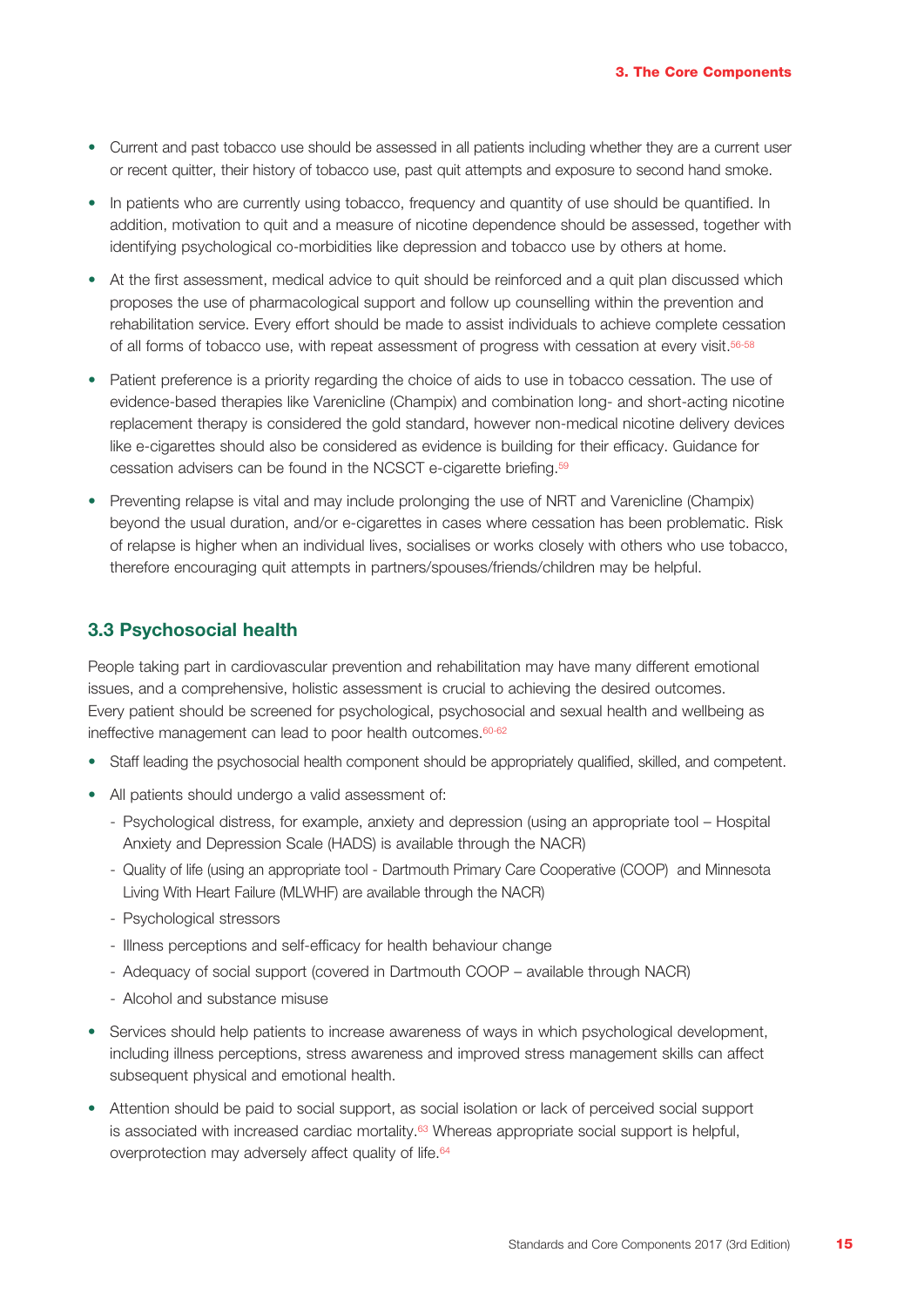#### 3. The Core Components

- Levels of psychological intervention (for psychological distress):
	- Cardiovascular prevention and rehabilitation teams are best placed to deal with the normal range of emotional distress associated with a patient's precipitating cardiac event.
	- Where appropriately trained psychological practitioners exist within the cardiovascular prevention and rehabilitation team, individuals with clinical levels of anxiety or depression related to their cardiac event can be managed within the service.
- In the absence of dedicated psychological practitioners in the team, individuals with clinical signs of anxiety and depression, unrelated to their cardiac event, or with signs of severe and enduring mental health problems, should have access to appropriately trained psychological practitioners and their GP should be informed.<sup>65-67</sup>
- Services should be aware of patients with problems related to alcohol misuse or substance misuse and offer referral to an appropriate resource.
- It is also important to consider vocational advice and rehabilitation/financial implications and to establish an agreed referral pathway to appropriate support and advice.
- Sexual health issues are also common with cardiovascular disease, and can negatively impact quality of life and psychological wellbeing.<sup>68-69</sup>
	- Every patient should be provided with the opportunity to raise any concerns they may have in relation to sexual activity and/or function. Assessment of patients' sexual concerns can be beneficial.70
	- Concerns or issues raised on assessment should be addressed through sexual counselling and medical management where indicated.70-72
	- Patients dealing with longstanding or complex sexual health issues should be offered referral to an appropriate resource.70-72

## **3.4 Medical risk management**

- Staff leading the medical risk management component of cardiovascular prevention and rehabilitation services should be appropriately qualified, skilled and competent. Ideally an independent prescriber should be part of the multidisciplinary team.
- Best practice standards and guidelines for medical risk factor management (blood pressure, lipids and glucose),<sup>49-51 73-75</sup> optimisation of cardioprotective therapies and management of patients with implantable devices<sup>42 76-77</sup> should be used.
- Assessment should include:
	- Measurement of blood pressure, lipids, glucose, heart rate and rhythm.
	- Current medication use (dose and adherence).
	- Patients' beliefs about medication as this affects adherence to drug regimens.<sup>78</sup>
	- A discussion regarding sexual activity / function (pending patient's willingness to discuss).
	- Implantable device settings where applicable.
- During the CPRP, blood pressure and glucose should be regularly monitored with the aim of helping the individual to reach the targets defined in national guidelines by programme completion.<sup>49-51 73-75</sup>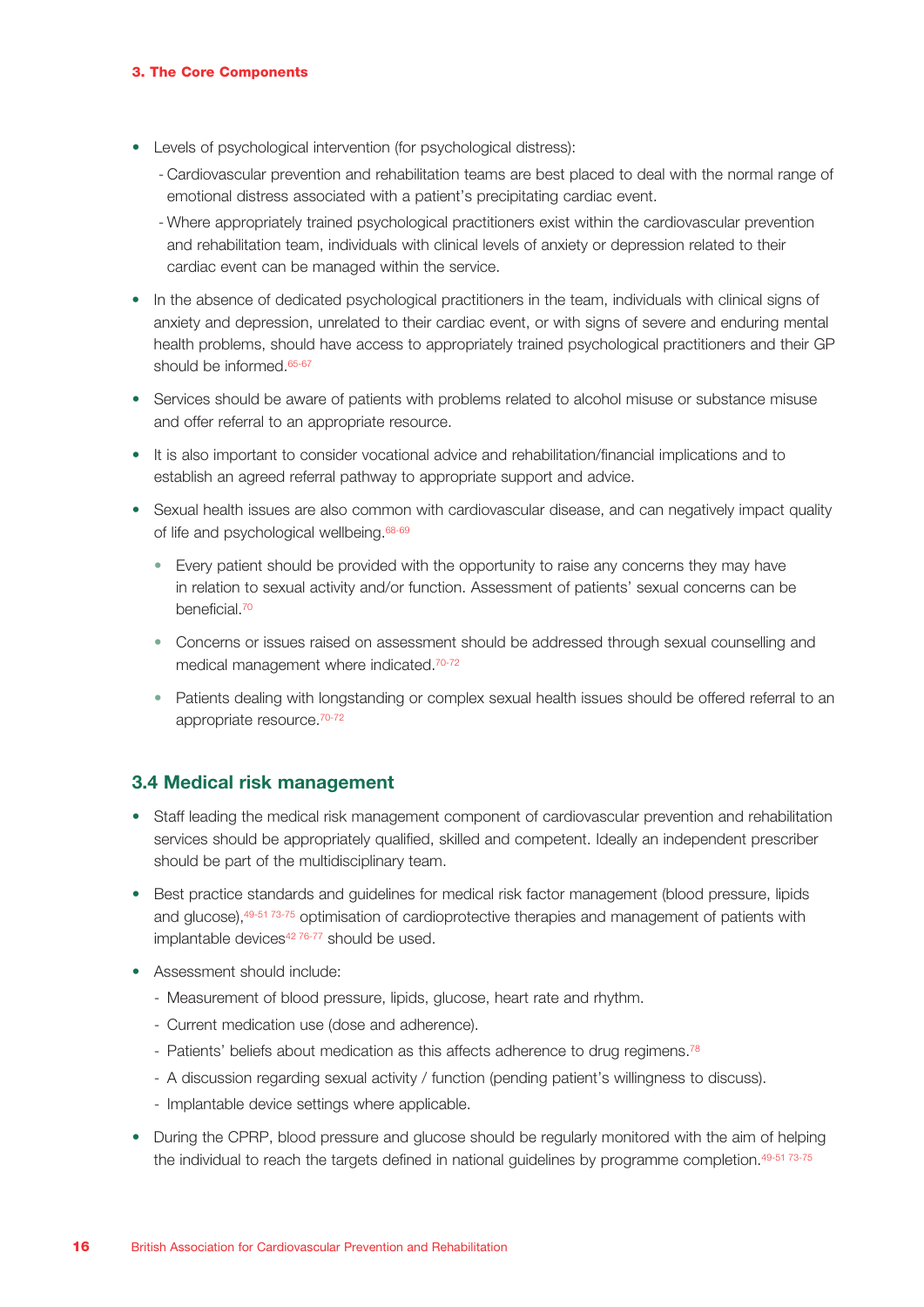- Key cardioprotective medications are prescribed according to current guidance.
- Cardioprotective medications should be up-titrated during the programme so that evidence-based dosages are achieved.
- Cardiovascular prevention and rehabilitation staff should be involved with initiation and/or titration of appropriate pharmacotherapy either directly through independent prescribing by a member of the multidisciplinary team or agreed protocols / patient group directives or through liaison with an appropriate healthcare professional (e.g. cardiologist, primary care physician).
- Erectile dysfunction in cardiovascular patients is typically multifactorial with vascular disease, psychogenic factors and medication all acting as potential contributors. Individuals with erectile dysfunction should be considered for medication review and appropriate referral made where indicated.
- In people with Implantable devices, such as implantable cardiac defibrillators and/or cardiac resynchronisation therapy:
	- Devices can have an impact on psychological and physical function, exercise ability, which should be considered within the individualised programme and may require additional expertise.<sup>42 79-80</sup>
	- Liaison with specialist cardiac services is important (e.g. arrhythmia nurse specialist, electrophysiologist and cardiac physiologist).
- Cardiovascular prevention and rehabilitation services also provide an opportunity to identify patients who may benefit from an implantable device.<sup>76</sup>

### **3.5 Long-term strategies**

By the end of the CPRP the patient should have:

- undergone assessment and reassessment as identified in Standards 3 and 5
- participated in a tailored programme that encompasses the Core Components
- identified their long-term management goals.

#### 3.5.1 Patient responsibilities

- By the end of the programme patients will have been encouraged to develop full biopsychosocial self-management skills and so be empowered and prepared to take ownership of their own responsibility to pursue a healthy lifestyle. Carers, spouses and family should also be equipped to contribute to long-term adherence by helping and encouraging the individual to achieve their goals.
- Patients and their families should be signposted and encouraged, where appropriate, to join:
	- local heart support groups
	- community exercise and activity groups
	- community dietetic and weight management services
	- tobacco and smoking cessation services.
- Promoting ongoing self-management strategies could also include online applications or tools and self-monitoring resources.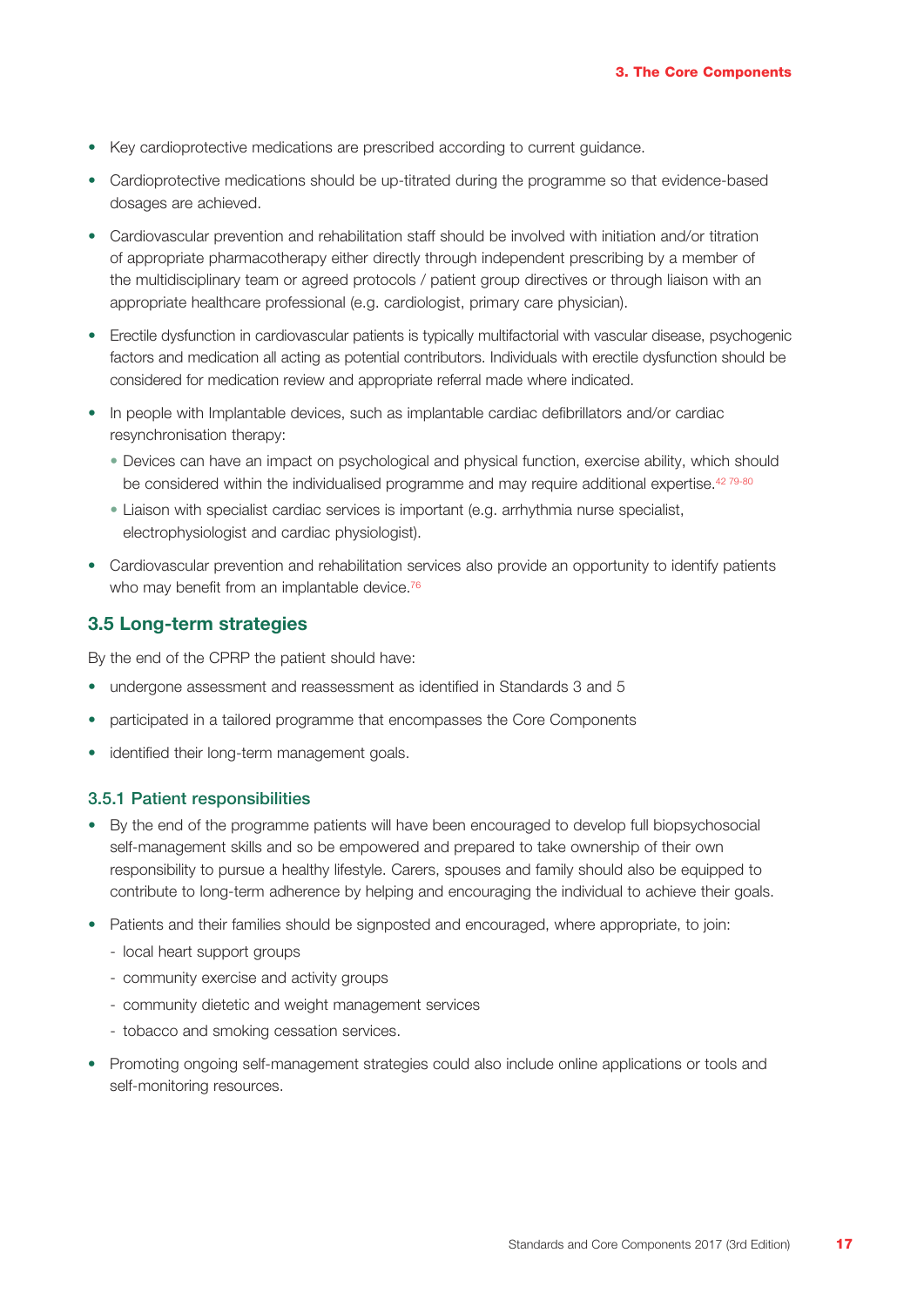#### 3.5.2 Service responsibilities

- Patients should be supported to plan and implement self-management strategies to help them transition from the CPRP and continue to work towards minimising their risk of cardiovascular disease progression following programme completion.
- Upon programme completion there should be a formal assessment of lifestyle risk factors (physical activity, diet and tobacco use as relevant), psychological and psychosocial health status, medical risk factors (blood pressure, lipids and glucose) and use of cardioprotective therapies together with long-term management goals. This should be communicated by discharge letter to the referrer and the patient as well as those directly involved in the continuation of healthcare provision.
- There should be communication and collaboration between primary and secondary care services to achieve the long-term management plan.
- Patients should be registered onto GP Practice CHD/CVD registers.

## **3.6 Audit and Evaluation**

The NHS and its services are required, through NICE Guidance, to offer CR to all eligible patients and in doing so they are duty bound to audit their performance locally and supply data to ensure equity of service delivery nationally. Although uptake to CR is improving the quality of the services delivered is not unified across the UK.<sup>81</sup>

The BACPR recommends that every CPRP should formally audit and evaluate their service which can be achieved through using the NACR directly or through upload of data if collected on local provider software. The BACPR include the contribution of data to the National Audit for Cardiac Rehabilitation (NACR) as a standard as this plays a key role in monitoring the quality of service delivery and influencing and informing national policy. Data entered directly or uploaded to NHS Digital (the organisation that hosts NACR data) should include both individual and service level data based on assessment and including outcomes.

Service level audit should therefore include the collection of data to meet the following aims:

- Monitor and manage patient progress
- Monitor cardiovascular prevention and rehabilitation service resources
- Evaluate programmes in terms of clinical and patient-reported outcomes
- Benchmarking against local, regional and national standards
- Provide measures of performance and quality for commissioners and providers of cardiovascular prevention and rehabilitation services
- Contribute to the national audit functions
- Present and share cardiovascular prevention and rehabilitation outcomes in both clinical and patient formats

Where service resources and service design permits, the BACPR encourages cardiovascular prevention and rehabilitation teams to provide one-year follow-up data as part of audit. NHS Digital-NACR has the capability and capacity to capture this data within their online software. The ability to report at 12 months requires a high level of integration and communication between secondary and primary care which can be achieved without duplication of work if carried out within the NHS Digital-NACR software which is integrated along the patient journey.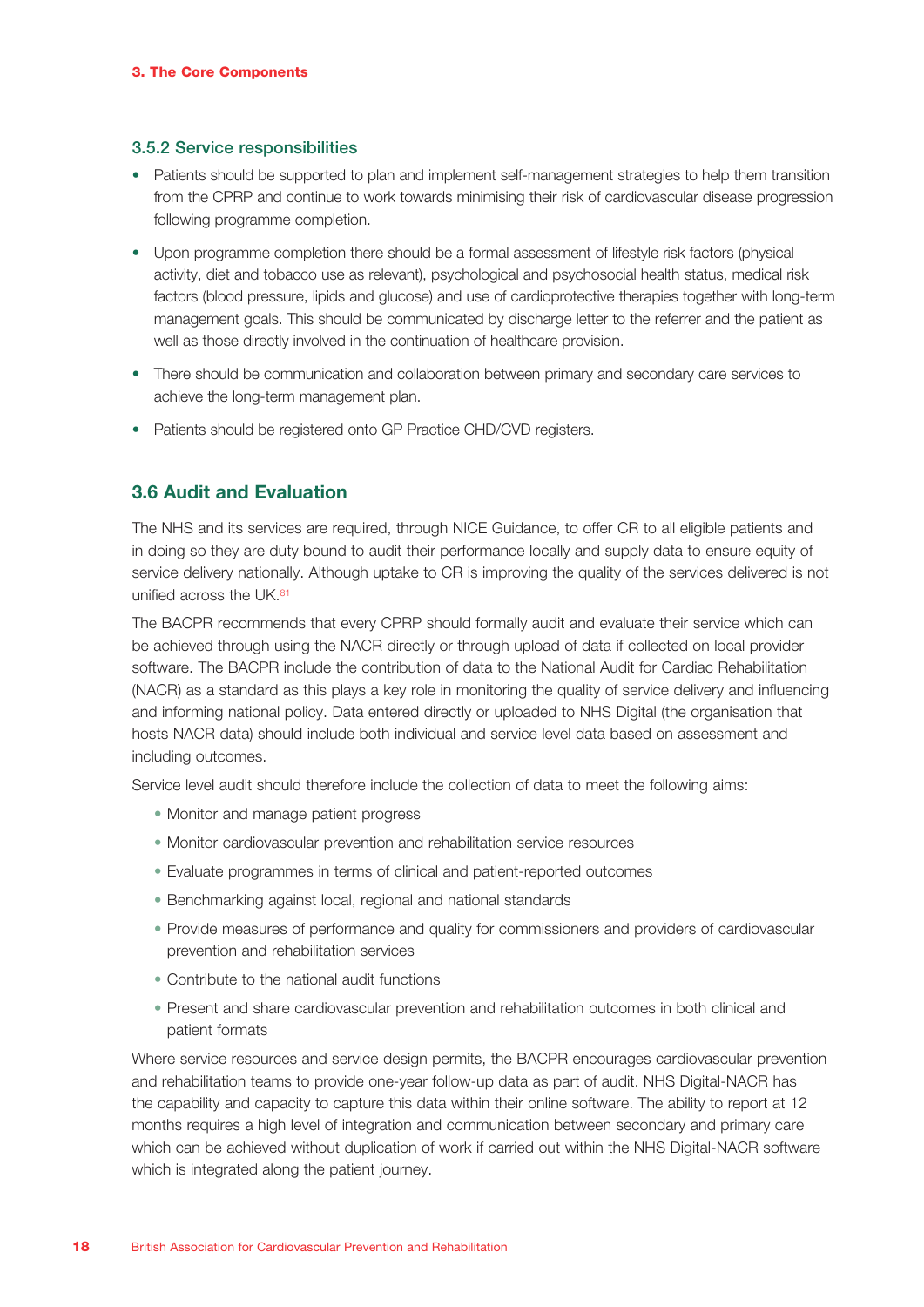

#### *Figure 4. CR patient journey aligned with NACR data entry pathway*

#### 3.6.1 National Certification Programme for Cardiac Rehabilitation (NCP\_CR)

The BACPR and the NACR launched a joint National Certification Programme for Cardiac Rehabilitation (NCP\_CR) in 2016 with an aim to ensure that all programmes are working to agreed clinical standards. The new 2017 Standards and Core Components are aligned with data requirements for the NCP\_CR.<sup>25</sup>

The BACPR encourages all programmes to submit data and register for the NCP\_CR so that patients, wherever they live, can be confident that the services on offer meet agreed minimum standards. The ultimate goal is for all CR programmes to deliver services in line with the Standards and Core Components in this document, however at present most programmes are working towards the minimum standards as outlined in the NCP\_CR.<sup>81</sup> Future NACR reports will incorporate the extent by which programmes are meeting NCP\_CR criteria.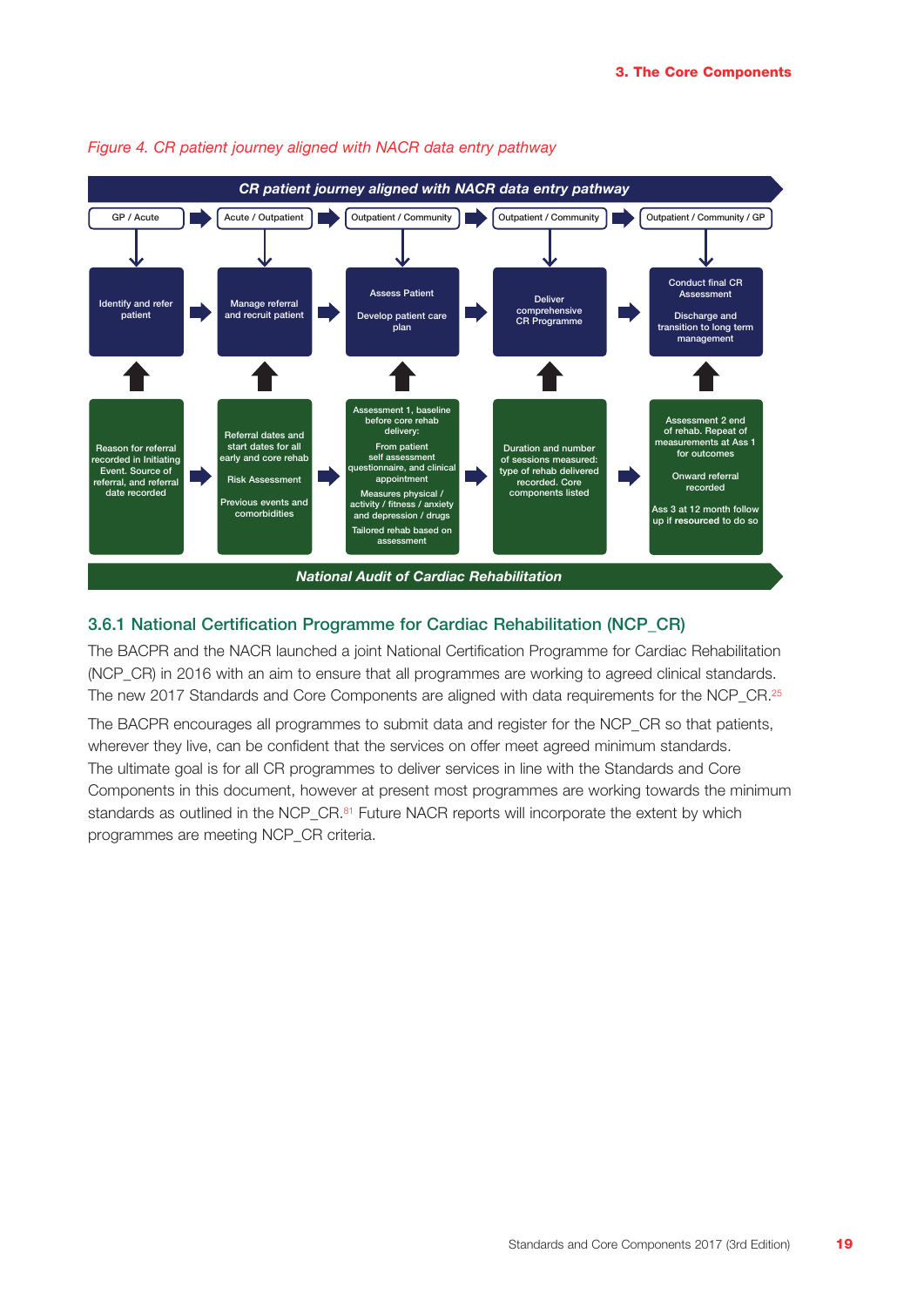## 4. Appendices

## **Appendix 1: References**

- 1. Canadian Diabetes Association Clinical Practice Guidelines Expert Committee. Vascular protection in people with diabetes. *Canadian Journal of Diabetes.* 2013;37(Suppl 1):S100-4.
- 2. Dasgupta K, Quinn RR, Zarnke KB, et. al. for the Canadian Hypertension Education Program. The 2014 Canadian Hypertension Education Program recommendations for blood pressure measurement, diagnosis, assessment of risk, prevention, and treatment of hypertension. *Canadian Journal of Cardiology.* 2014;30:485-501.
- 3. Schuler G, Adams V, Goto Y. Role of exercise in the prevention of cardiovascular disease: results, mechanisms, and new perspectives. *European Heart Journal.* 2013;34:1790-9.
- 4. Koene RJ, Prizment AE, Blaes A, Konety SH. Shared risk factors in cardiovascular disease and cancer. *Circulation.* 2016;133(11):1104-14.
- 5. Lim SS, Vos T, Flaxman AD, colleagues. A comparative risk assessment of burden of disease and injury attributable to 67 risk factors and risk factor clusters in 21 regions, 1990–2010: a systematic analysis for the Global Burden of Disease Study 2010. *The Lancet.* 2012;380(9859):2224-60. Available at: http://www.sciencedirect.com/science/ article/pii/S0140673612617668
- 6. The World Health Organisation (WHO). *Cardiac rehabilitation and secondary prevention: long term care for patients with ischaemic heart disease. Briefing letter.* Copenhagen, Denmark: WHO Regional office for Europe, 1993.
- 7. Feigenbaum E. *Cardiac rehabilitation services [microform] / [E. Feigenbaum, E. Carter].* Rockville, MD U.S. Dept. of Health and Human Services, Public Health Service, National Center for Health Services Research and Health Care Technology Assessment; Available from National Technical Information Service, 1987.
- 8. Goble AJ, Worcester MU. *Best practice guidelines for cardiac rehabilitation and secondary prevention.* Melbourne, Australia: The Heart Research Centre, on behalf of Department of Human Services Victoria, 1999.
- 9. DiMatteo MR, Haskard KB, Williams SL. Health beliefs, disease severity, and patient adherence: a meta-analysis. *Medical Care.* 2007;45(6):521-8.
- 10. Gatchel RJ, Oordt MS. *Clinical health psychology and primary care: Practical advice and clinical guidance for successful collaboration.* Washington, DC: American Psychological Association, 2003.
- 11. Carlson JJ, Norman GJ, Feltz DL, Franklin BA, Johnson JA, Locke SK. Self-efficacy, psychosocial factors, and exercise behavior in traditional versus modified cardiac rehabilitation. *Journal of Cardiopulmonary Rehabilitation.* 2001;21(6):363-73.
- 12. Anderson L, Thompson DR, Oldridge N, Zwisler A, Rees K, Martin N, Taylor RS. Exercise-based cardiac rehabilitation of coronary heart disease. *Cochrane Database of Systematic Reviews.* 2016;Issue 1(Art. No.: CD001800.) Available at: http://onlinelibrary.wiley.com/doi/10.1002/14651858.CD001800.pub3/abstract
- 13. Dalal HM, Doherty P, Taylor RS. Cardiac rehabilitation. *BMJ*. 2015;351 Available at: http://www.bmj.com/content/ bmj/351/bmj.h5000.full.pdf
- 14. Rauch B, Davos CH, Doherty P, Saure D, Metzendorf M-I, Salzwedel A, Voller H, Jensen K, Schmid J-P, on behalf of the Cardiac Section of the European Association of Preventive Cardiology (EAPC). The prognostic effect of cardiac rehabilitation in the era of acute revascularisation and statin therapy: A systematic review and meta-analysis of randomized and non-randomized studies – The Cardiac Rehabilitation Outcome Study (CROS). *European Journal of Preventive Cardiology.* 2016;23(18):1914-39. Available at: http://journals.sagepub.com/doi/ abs/10.1177/2047487316671181
- 15. Sagar VA, Davies EJ, Briscoe S, Coats AJS, Dalal HM, Lough F, Rees K, Singh S, Taylor RS. Exercise-based rehabilitation for heart failure: systematic review and meta-analysis. *Open Heart.* 2015;2(1) Available at: http://openheart.bmj.com/content/2/1/e000163
- 16. Taylor RS, Dalal H, Jolly K, Zawada A, Dean SG, Cowie A, Norton RJ. Home-based versus centre-based cardiac rehabilitation. *Cochrane Database of Systematic Reviews.* 2015(8) Available at: http://dx.doi.org/10.1002/14651858. CD007130.pub3
- 17. Yohannes AM, Doherty P, Bundy C, Yalfani A. The long-term benefits of cardiac rehabilitation on depression, anxiety, physical activity and quality of life. *Journal of Clinical Nursing.* 2010;19(19-20):2806-13.
- 18. National Institute for Health and Care Excellence. *Cardiac rehabilitation services: commissioning guide.* London: NICE, 2013. Available at: https://www.nice.org.uk/guidance/qs9/resources/cardiac-rehabilitation-services-commissioningguide-304110253
- 19. Eder B, Hofmann P, von Duvillard SP, Brandt D, Schmid J, Pokan R, Wonisch M. Early 4-Week cardiac rehabilitation exercise training in elderly patients after heart surgery. *Journal of Cardiopulmary Rehabilitation and Prevention.* 2010;30(2):85-92.
- 20. Maachi C, Fattirolli F, Molino Lova R, Conti AA, Luisi MLE, Intini R, Zipoli R, Burgisser C, Guarducci L, Masotti G, Gensini GF. Early and late rehabilitation and physical training in elderly patients after cardiac surgery. *American Journal of Physical and Medical Rehabilitation.* 2007;86:826-34.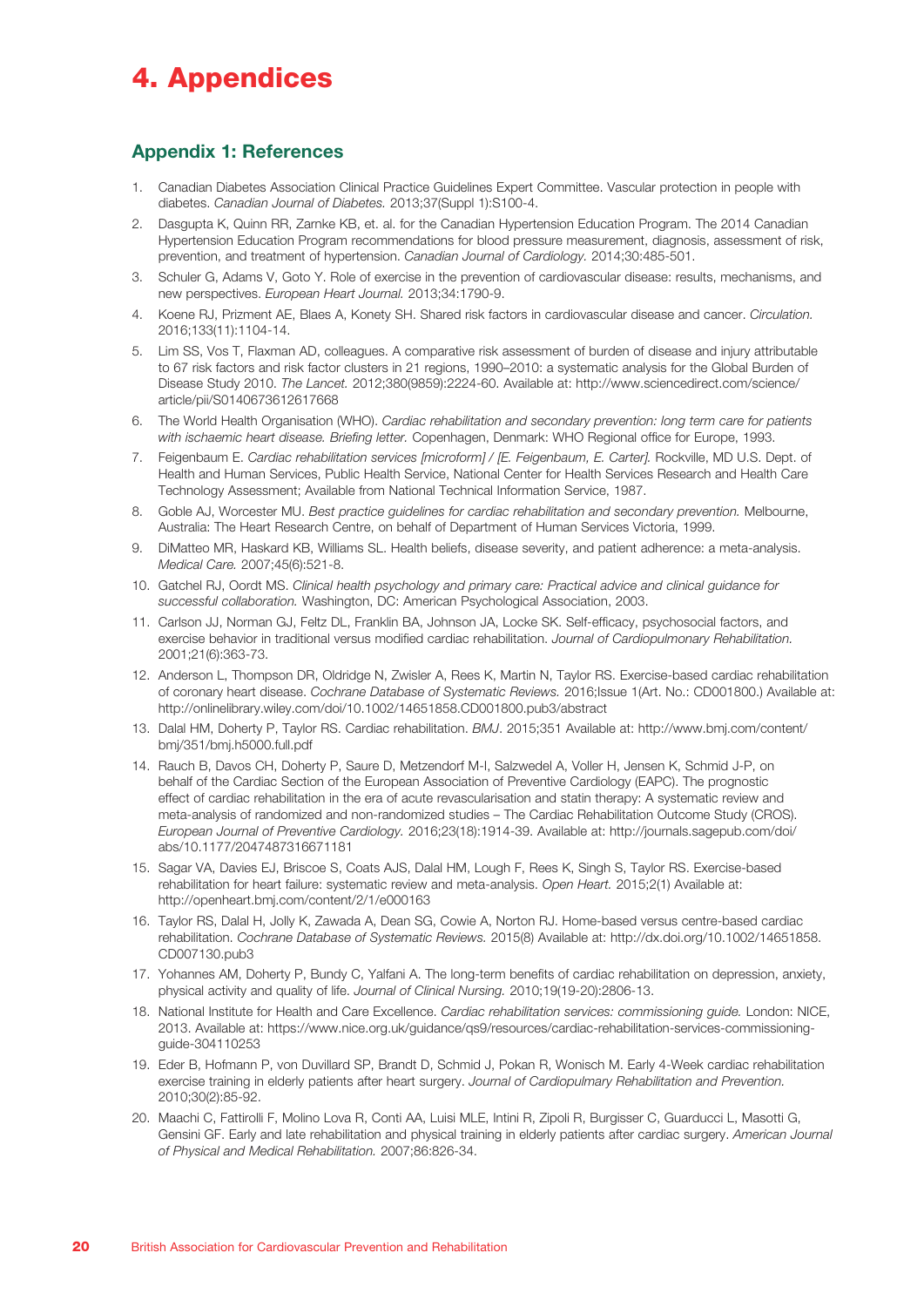- 21. Aamot I, Moholdt T, Amundsen B, Solberg HS, Mørkved S, Støylen A. Onset of exercise training 14 days after uncomplicated MI: a randomized controlled trial. *European Journal of Cardiovascular Prevention and Rehabilitation.* 2010;17(14):387-92.
- 22. Haykowsky M, Scott J, Esch B, Schopflocher D, Myers J, Paterson I, Warburton D, Jones L, Clark AM. A metaanalysis of the effects of exercise training on left ventricular remodeling following myocardial infarction: start early and go longer for greatest exercise benefits on remodeling. *Trials.* 2011;12(92): DOI: 10.1186/745-6215-12-92.
- 23. Davies P, Taylor F, Beswick A, Wise F, Moxham T, Rees K, Ebrahim S. Promoting patient uptake and adherence in cardiac rehabilitation. *Cochrane Database of Systematic Reviews.* 2010; Issue 7.(Art. No.: CD007131.): DOI:10.1002/14651858.CD007131.pub2.
- 24. Cossette S, Frasure-Smith N, Dupuis J, Juneau M, Guertin M. Randomized controlled trial of tailored nursing interventions to improve cardiac rehabilitation enrolment. *Nursing Research.* 2012;61(2):111-20.
- 25. Furze G, Doherty P, Grant-Pearce C. Development of a UK National Certification Programme for Cardiac Rehabilitation (NCP\_CR). *British Journal of Cardiology.* 2016;23:102-5.
- 26. National Audit of Cardiac Rehabilitation. *Annual reports 2007 to 2016.* University of York: British Heart Foundation Available at: http://www.cardiacrehabilitation.org.uk/reports.htm
- 27. National Institute for Health and Care Excellence. *Chronic heart failure: Costing report for CG 108. Implementing NICE Guidance.* London: NICE, 2010. Available at: https://www.nice.org.uk/guidance/cg108/resources
- 28. Department of Health. *Commissioning pack for cardiac rehabilitation.* London: Department of Health, 2010. Available at: http://webarchive.nationalarchives.gov.uk/+/www.dh.gov.uk/en/Publicationsandstatistics/Publications/ PublicationsPolicyAndGuidance/Browsable/DH\_117504
- 29. Monitor. 2016/2017 *National tariff payment system.* London: NHS England Publications, 2016. Available at: https:// www.gov.uk/government/uploads/system/uploads/attachment\_data/file/509697/2016-17\_National\_Tariff\_Payment System.pdf
- 30. Department of Health. *Cardiac rehabilitation: Costing tool guidance.* London: Department of Health, 2010. Available at: http://www.cardiacrehabilitation.org.uk/docs/Cardiac%20Rehabilitation%20Costing%20Tool%20Guidance.pdf
- 31. National Institute for Health and Care Excellence. *Behaviour change: Individual approaches. PH49.* London: NICE, 2014. Available at: https://www.nice.org.uk/guidance/ph49
- 32. Dalal HM, Wingham J, Evans P, Taylor R, Campbell J. Home based cardiac rehabilitation could improve outcomes. *BMJ*. 2009;338(12, 1):1921.
- 33. Stafford L, Berk M, Jackson HJ. Are illness perceptions about coronary artery disease predictive of depression and quality of life outcomes? *Journal of Psychosomatic Research.* 2009;66(3):211-20.
- 34. French DP, Cooper A, Weinman J. Illness perceptions predict attendance at cardiac rehabilitation following acute myocardial infarction: A systematic review with meta-analysis. *Journal of Psychosomatic Research.* 2006;61:757-67.
- 35. Furze G, Lewin R, Murberg TA, Bull P, Thompson D. Does it matter what patients think? The relationship between changes in patients' beliefs about angina and their psychological and functional status. *Journal of Psychosomatic Research.* 2005;59:323-9.
- 36. Institute of Medicine. *Priority areas for national action: Transforming healthcare quality.* Washington, DC: National Academies Press, 2003:52.
- 37. Moser DK, Dracup K. Role of spousal anxiety and depression in patients' psychosocial recovery after a cardiac event. *Psychosomatic Medicine.* 2004;66:527-32.
- 38. Franks M, Stephens MAP, Rook KS, Franklin BA, Keteyian SJ, Artinian NT. Spouses' provision of health-related support and control to patients participating in cardiac rehabilitation. *Journal of Family Psychology.* 2006;20(2):311-8.
- 39. Wood DA, Kotseva K, Connolly S, Jennings C, Mead A, Jones J, Holden A, De Bacquer D, Collier T, De Backer G, Faergeman O, on behalf of EUROACTION Study Group. Nurse-coordinated multidisciplinary, family-based cardiovascular disease prevention programme (EUROACTION) for patients with coronary heart disease and asymptomatic individuals at high risk of cardiovascular disease: a paired, cluster-randomised controlled trial. *Lancet*. 2008;371:1999-2012.
- 40. Knowles MS, Holton EF, Swanson RA. *The Adult Learner: The definitive classic in adult education and human resource development (8th ed.)*. Burlington, MA: Elsevier, 2015.
- 41. British Association for Cardiovascular Prevention and Rehabilitation Exercise Professionals Group (BACPR-EPG). *Position statement: Essential competences and minimum qualifications required to lead the exercise component in early cardiac rehabilitation.* 2011. Available at http://www.bacpr.com.
- 42. Association of Chartered Physiotherapists in Cardiac Rehabilitation (ACPICR). *ACPICR standards for physical activity and exercise in the cardiac population.* 2015. Available at: http://acpicr.com/publications
- 43. American Association of Cardiovascular and Pulmonary Rehabilitation (AACVPR). *Guidelines for Cardiac Rehabilitation and Secondary Prevention Programs. 5th ed.* Champaign, IL: Human Kinetics, 2013.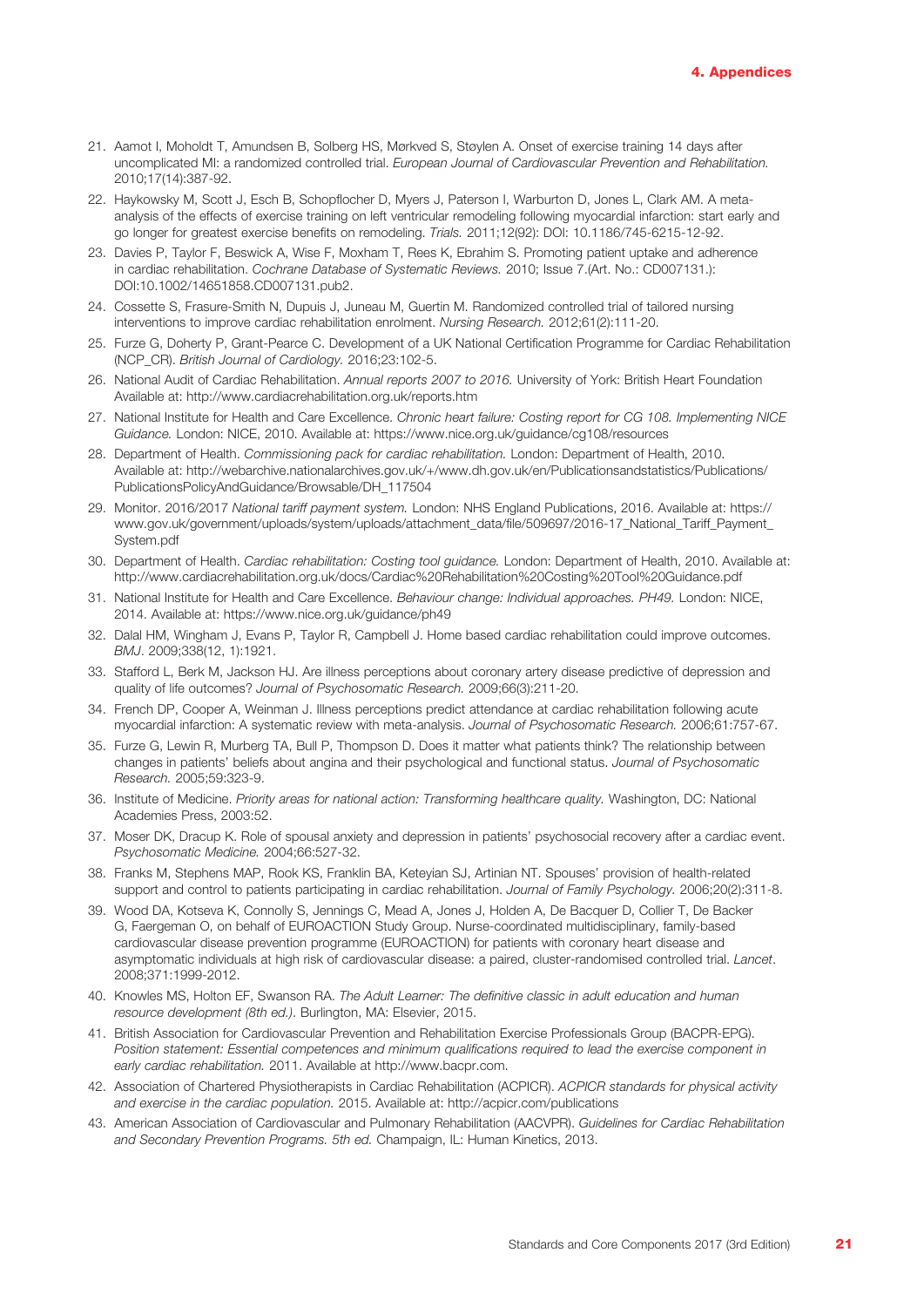- 44. Balady GJ, Williams MA, Ades PA, Bittner V, Comoss P, Foody JM, Franklin B, Sanderson B, Southard D. Core components of cardiac rehabilitation/secondary prevention programs: 2007 update: a scientific statement from the American Heart Association Exercise, Cardiac Rehabilitation, and Prevention Committee, the Council on Clinical Cardiology; the Councils on Cardiovascular Nursing, Epidemiology and Prevention, and Nutrition, Physical Activity, and Metabolism; and the American Association of Cardiovascular and Pulmonary Rehabilitation. *Circulation*. 2007;115(20):2675-82.
- 45. Piepoli MF, Corrà U, Adamopoulos S, et al., on behalf of the Cardiac Rehabilitation Section of the European Association for Cardiovascular Prevention and Rehabilitation (EACPR). Secondary prevention in the clinical management of patients with cardiovascular diseases. Core components, standards and outcome measures for referral and delivery: A Policy Statement from the Cardiac Rehabilitation Section of the EACPR. Endorsed by the Committee for Practice Guidelines of the European Society of Cardiology. *European Journal of Preventive Cardiology*. 2014;21(6):664-81.
- 46. Resuscitation Council (UK). *Requirements for resuscitation training and facilities for supervised cardiac rehabilitation programmes.* 2013. Available at: https://www.resus.org.uk/cpr/requirements-for-resuscitation-training/
- 47. British Nutrition Foundation. Obesity: *The report of the British Nutrition Foundation Task Force.* London: Blackwell Science, 1999.
- 48. Tylka TL, Annunziato RA, Burgard D, Daníelsdóttir S, Shuman E, Davis C, Caolgero RM. Weight-inclusive versus weight-normative approach to health: evaluation the evidence for prioritizing well-being over weight loss. *Journal of Obesity.* 2014;Article ID 983495. Available at: http://dx.doi.org/10.1155/2014/983495
- 49. National Institute for Health and Care Excellence. *Myocardial infarction: cardiac rehabilitation and prevention of further cardiovascular disease. CG172.* London: NICE, 2013. Available at: https://www.nice.org.uk/guidance/cg172
- 50. National Institute for Health and Care Excellence. Unstable Angina and NSTEMI: the early management of unstable angina and non-ST-segment-elevation myocardial infarction. CG94, Updated 2013. London: NICE, 2010. Available at: www.nice.org.uk/CG94
- 51. JBS3 Board. Joint British Societies' consensus recommendations for the prevention of cardiovascular disease (JBS3). *Heart*. 2014;100(Suppl 2):ii1-ii67. Available at: http://heart.bmj.com/content/100/Suppl\_2/ii1.short
- 52. Shaw K, Gennat H, O'Rourke P, Del Mar C. Exercise for overweight or obesity. *Cochrane Database of Systematic Reviews.* 2006;Oct 18(4):CD003817.
- 53. Aubin H-J, Farley A, Lycett D, Lahmek P, Aveyard P. Weight gain in smokers after quitting cigarettes: meta-analysis. *BMJ*. 2012;345:e4439. Available from: https://doi.org/10.1136/bmj.e4439
- 54. National Institute for Health and Care Excellence. *Obesity guidance on the prevention, identification, assessment and management of overweight and obesity in adults and children. CG43.* London: NICE, 2006, updated 2013. Available at: http://www.nice.org.uk/CG43NICE
- 55. NHS Centre for Smoking Cessation and Training (NCSCT). *NCSCT training.* Available at: http://www.ncsct.co.uk/ training
- 56. Rice VH, Stead LF. Nursing interventions for smoking cessation. *Cochrane Database of Systematic Reviews.* 2008(1):Art. No.: CD001188. DOI: 10.1002/14651858.CD001188.pub3
- 57. National Institute for Health and Clinical Excellence. *Brief interventions and referral for smoking cessation: guidance. PH1*. London: NICE, 2006. Available at: http://guidance.nice.org.uk/PH1
- 58. National Institute for Health and Care Excellence. *Smoking cessation services in primary care, pharmacies, local authorities and workplaces, particularly for manual working groups, pregnant women and hard to reach communities. PH10*. London: NICE, 2008, Updated 2013. Available at: http://guidance.nice.org.uk/PH10
- 59. McEwen A, McRobbie H, on behalf of the National Centre for Smoking Cessation and Training (NCSCT) and Public Health England. *Electronic cigarettes: A briefing for stop smoking services.* Dorchester: NCSCT, 2016. Available at: http://www.ncsct.co.uk/publication\_electronic\_cigarette\_briefing.php
- 60. Shibeshi WA, Young-Xu Y, Blatt CM. Anxiety worsens prognosis in patients with coronary artery disease. *Journal of the American College of Cardiology.* 2007;49:2021-7.
- 61. Dickens C, McGowan L, Percival C, Tomenson B, Cotter L, Heagerty A, Creed F. New onset depression following myocardial infarction predicts cardiac mortality. *Psychosomatic Medicine.* 2008;70:450-5.
- 62. Kronish IM. Persistent depression affects adherence to secondary prevention behaviors after acute coronary syndromes. *Journal of General Internal Medicine.* 2006;21:1178-83.
- 63. Mookadam F, Arthur H. Systematic overview: social support and its relationship to morbidity and mortality after acute myocardial infarction. *Archives of Internal Medicine.* 2004;164(14):1514-8.
- 64. Joekes K, Maes S, Warrens M. Predicting quality of life and self-management from dyadic support and overprotection after myocardial infarction. *British Journal of Health Psychology*. 2007;12:473-89.
- 65. National Institute for Health and Care Excellence. *Depression in adults with a chronic condition. CG 91*. London: NICE, 2009. Available at: https://www.nice.org.uk/guidance/CG91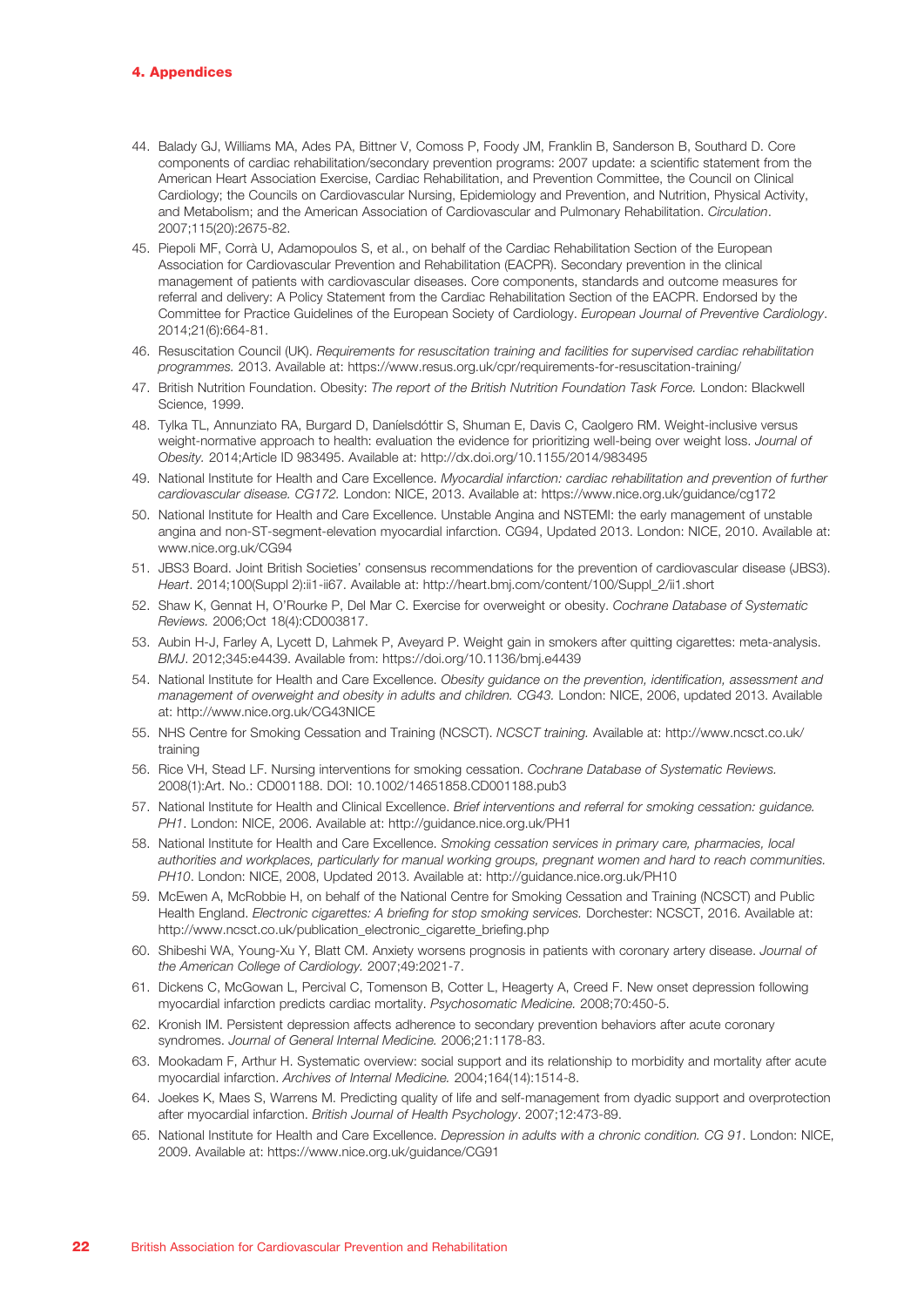- 66. National Institute for Health and Care Excellence. *Common mental health problems: Identification and pathways to care. CG123*. London: NICE, 2011. Available at: https://www.nice.org.uk/guidance/cg123
- 67. Whalley B, Rees K, Davies P, Bennett P, Ebrahim S, Lui Z, West R, Moxham T, Thompson DR, Taylor RS. Psychological interventions for coronary heart disease. *Cochrane Database of Systematic Reviews.*  2011;10(8):CD002902. Available at: http://onlinelibrary.wiley.com/doi/10.1002/14651858.CD002902.pub3/full
- 68. Træen B, Olsen S. Sexual dysfunction and sexual well-being in people with heart disease. *Sexual and Relationship Therapy.* 2007;22:193-208.
- 69. Günzler C, Kriston L, Harms A, Berner MM. Association of sexual functioning and quality of partnership in patients in cardiovascular rehabilitation-a gender perspective. *The Journal of Sexual Medicine.* 2009;6(1):164-74.
- 70. Steinke EE, Jaarsma T, Barnason SA, Byrne M, Doherty S, Dougherty CM, Bengt F, Kautz DD, Mårtensson J, Mosack V, Moser DK, 2013;128:2075–96 C. Sexual counselling for individuals with cardiovascular disease and their partners: a consensus document from the American Heart Association and the ESC Council on Cardiovascular Nursing and Allied Professions (CCNAP). *Circulation*. 2013;128(18):2075-96. Available at: https://doi.org/10.1161/ CIR.0b013e31829c2e53
- 71. Tra Levine GN, Steinke EE, Bakaeen FG, Bozkurt B, Cheitlin MD, Conti JB, Foster E, Jaarsma T, Kloner RA, Lange RA, Lindau ST, Maron BJ, Moser DK, Ohman EM, Seftel AD, Stewart WJ. Sexual activity and cardiovascular disease: a scientific statement from the American Heart Association. *Circulation*. 2012;125(8):1058-72. Available at: https://doi. org/10.1161/CIR.0b013e3182447787
- 72. Steinke EE, Swan JH. Effectiveness of a videotape for sexual counseling after myocardial infarction. *Research in Nursing and Health.* 2004;27:269-80.
- 73. National Institute for Health and Care Excellence. *Hypertension. CG127.* London: NICE, 2011, Updated 2016. Available at: http://guidance.nice.org.uk/CG127
- 74. National Institute for Health and Care Excellence. *Cardiovascular disease: risk assessment and reduction, including lipid modification: CG181.* London: NICE, 2014, Updated 2016. Available at: https://www.nice.org.uk/guidance/cg181
- 75. National Institute for Health and Care Excellence. *Type 2 diabetes in adults: management. NG28*. London: NICE, 2015, Updated 2016. Available at: https://www.nice.org.uk/guidance/ng28
- 76. National Institute for Health and Care Excellence. *Implantable cardioverter defibrillators and cardiac resynchronisation therapy for arrythmias and heart failure: TA314.* London: NICE, 2014. Available at: https://www.nice.org.uk/guidance/ ta314
- 77. National Institute for Health and Care Excellence. *Chronic heart failure: management of chronic heart failure in adults in primary and secondary care. CG108.* London: NICE, 2010. Available at: http://www.nice.org.uk/CG108
- 78. Byrne M, Walsh J, Murphy AW. Secondary prevention of coronary heart disease: Patient beliefs and health-related behaviour. *Journal of Psychosomatic Research.* 2005;58:403-15.
- 79. Fitchet A, Doherty PJ, Bundy C, Bell W, Fitzpatrick AP, Garratt CJ. Comprehensive cardiac rehabilitation programme for implantable cardioverter-defibrillator patients: a randomised controlled trial. *Heart*. 2003;89(2):155-60.
- 80. Lewin RJ, Frizelle DJ, Kaye GC. A rehabilitative approach to patients with internal cardioverter-defibrillators. *Heart*. 2001;85(4):371-2.
- 81. Doherty P, Salman A, Furze G, Dalal H, Harrison A. Does cardiac rehabilitation meet minimum standards: an observational study using UK national audit? *Open Heart.* 2017;3(e0005) Available at: http://openheart.bmj.com/ content/4/1/e000519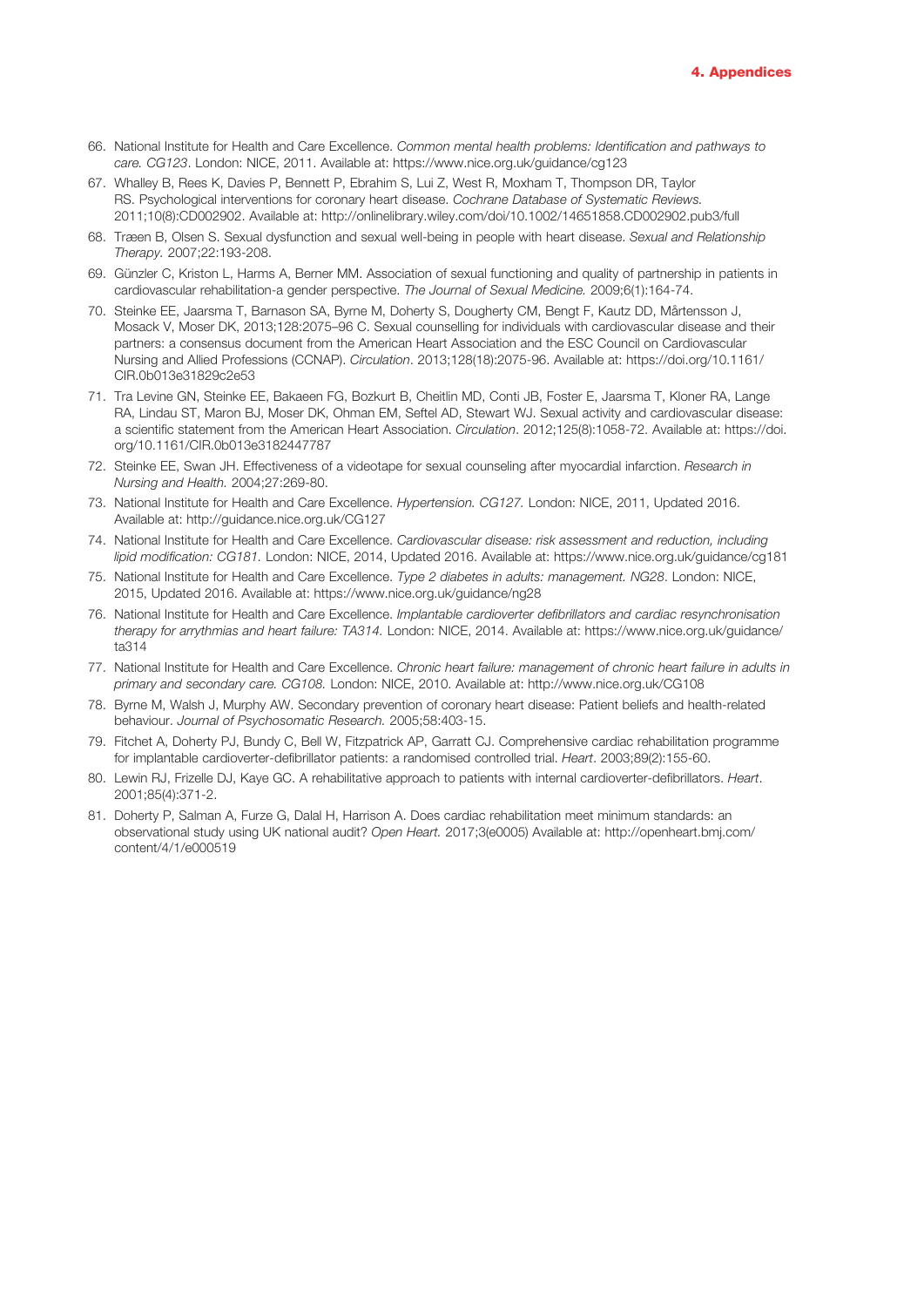## **Appendix 2: Acknowledgements**

The membership of the BACPR Standards & Core Components development groups is representative of many UK professional associations and institutions with all members working within the cardiovascular rehabilitation field. The individual members of the development group, working under the auspices of the BACPR, expressed no conflict of interests regarding the material contained in this document.

We are also grateful to our affiliated colleagues in cardiovascular care, who have participated in the consultation process and provided important feedback.

#### The BACPR Standards and Core Components (3rd Edition) Primary Writing Group

Prof. John Buckley (Exercise Physiologist; BACPR Past President), Prof. Patrick Doherty (Physiotherapist; BACPR Past President), Prof. Gill Furze (Nurse; BACPR Past President), Dr Jenni Jones (Physiotherapist; BACPR Past President), Sally Hinton (Physiotherapist; BACPR Executive Director), Jo Hayward (Nurse; BACPR Council Member), Dr Joe Mills (Consultant Cardiologist, BACPR President), Dr Linda Speck (Consultant Clinical Health Psychologist).

#### The BACPR Standards and Core Components (3rd Edition) Development Group

| Dr Alison Atrey      | Dietitian, England                             |
|----------------------|------------------------------------------------|
| Dr Molly Byrne       | Senior Lecturer, Ireland                       |
| Prof John Buckley    | Exercise Physiologist, England                 |
| Jacqueline Cliff     | Nurse, Wales                                   |
| Dr Aynsley Cowie     | Physiotherapist, Scotland                      |
| Prof Patrick Doherty | Physiotherapist, England                       |
| Prof Gill Furze      | Nurse, England                                 |
| Sally Hinton         | Physiotherapist, England                       |
| Jo Hayward           | Nurse, England                                 |
| Dr Catriona Jennings | Nurse, England                                 |
| Dr Jenni Jones       | Physiotherapist, England                       |
| Louise Jopling       | Nurse, England                                 |
| Dr Joe Mills         | Consultant Cardiologist, England               |
| Dr Linda Speck       | Consultant Clinical Health Psychologist, Wales |

#### The BACPR Standards and Core Components (2nd Edition) Development Group

| Prof John Buckley           | Exercise Physiologist, England                        |
|-----------------------------|-------------------------------------------------------|
| Kathryn Carver              | Nurse, England                                        |
| Wendy Churchouse            | Nurse, Wales                                          |
| Dr Susan Connolly           | Consultant Cardiologist, England                      |
| Prof Patrick Doherty        | Physiotherapist, England                              |
| Prof Gill Furze             | Nurse, England                                        |
| Sally Hinton                | Physiotherapist, England                              |
| Dr Jenni Jones              | Physiotherapist, England                              |
| Prof Bob Lewin              | Clinical Psychologist, England                        |
| Alison Mead                 | Dietitian, England                                    |
| Paul Smith                  | Nurse, Wales                                          |
| Dr Linda Speck              | Consultant Clinical Health Psychologist, Wales        |
| Dr Iain Todd                | Consultant Medical Rehabilitation Physician, Scotland |
| <b>Charlotte-Anne Wells</b> | Occupational Therapist, Northern Ireland              |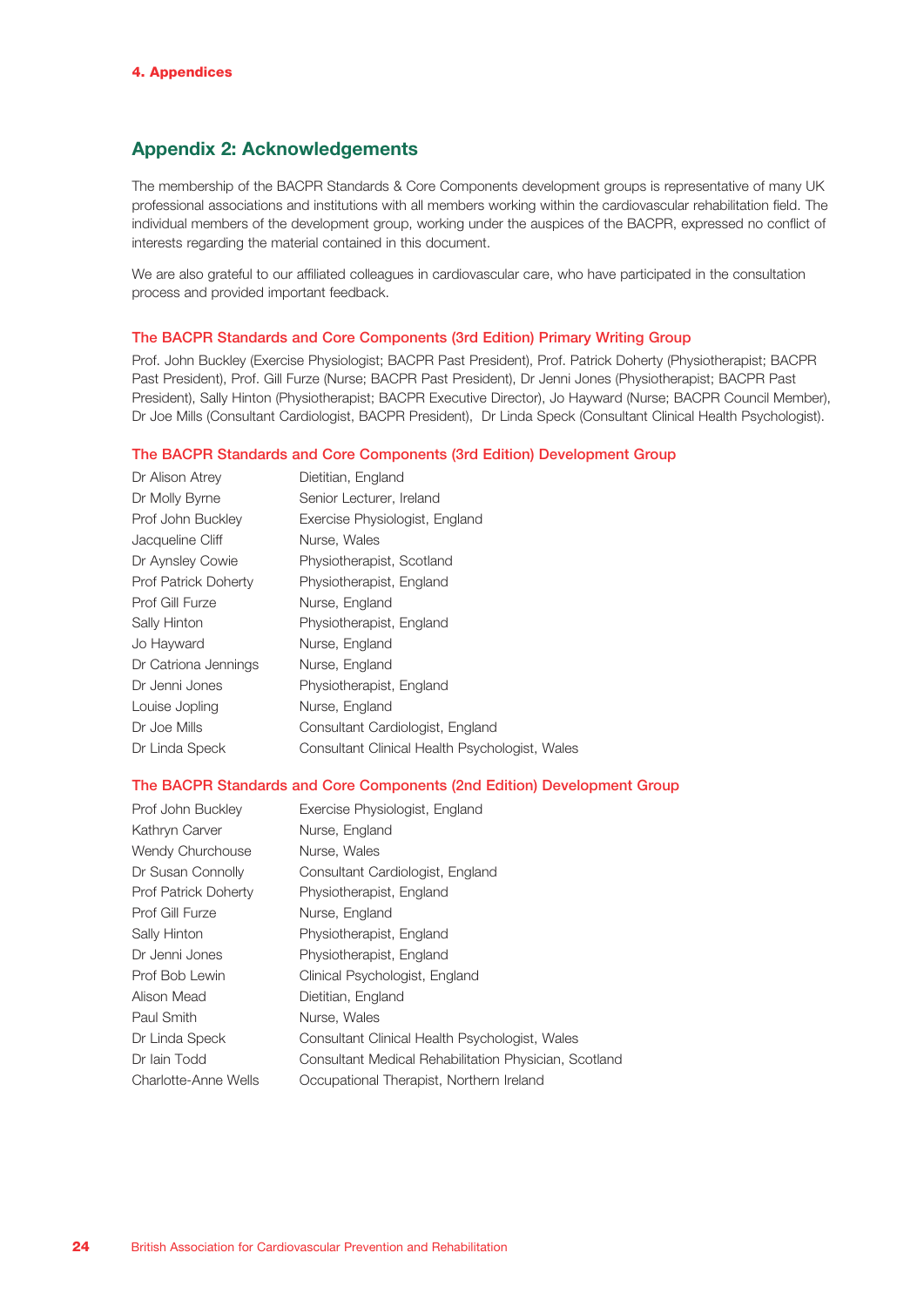#### The original 2007 Development Group

| Chetali Agrawal       | Dietitian, England                                     |
|-----------------------|--------------------------------------------------------|
| Linda Binder          | Nurse, NHS Heart Improvement Programme, England        |
| Prof Patrick Doherty  | Physiotherapist, England                               |
| Geoffrey Dorrie       | BACR Phase IV and service user representative, England |
| Bernie Downey         | Nurse, Northern Ireland                                |
| Linda Edmunds         | Nurse, Wales                                           |
| <b>Judith Edwards</b> | Nurse, England                                         |
| Gillian Fitnum        | Nurse, England                                         |
| Dr Dorothy Frizelle   | Clinical Psychologist, England                         |
| <b>Shirley Hall</b>   | Nurse, British Heart Foundation                        |
| Sally Hinton          | Physiotherapist, England                               |
| Prof Bob Lewin        | Clinical Psychologist, England                         |
| Carol Over            | Occupation Therapist, Wales                            |
| Ann Ross              | Physiotherapist, Scotland                              |
| Dr Malcolm Walker     | Consultant Cardiologist, England                       |
| Prof David Wood       | Consultant Cardiologist, England                       |

#### Anticipated review

These standards replace the previously published standards of 2012. We anticipate a further review of these standards in 2021.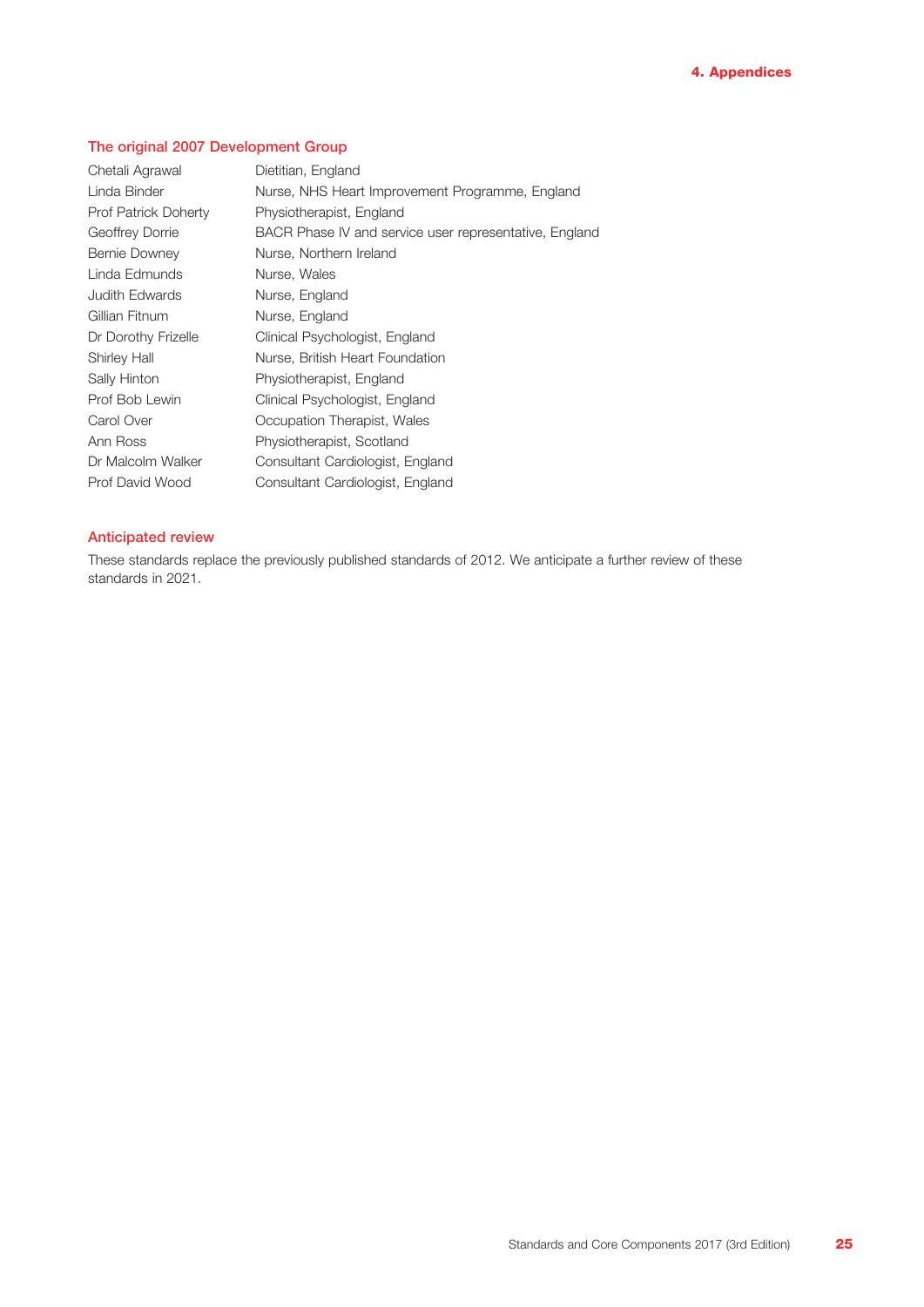#### Notes: